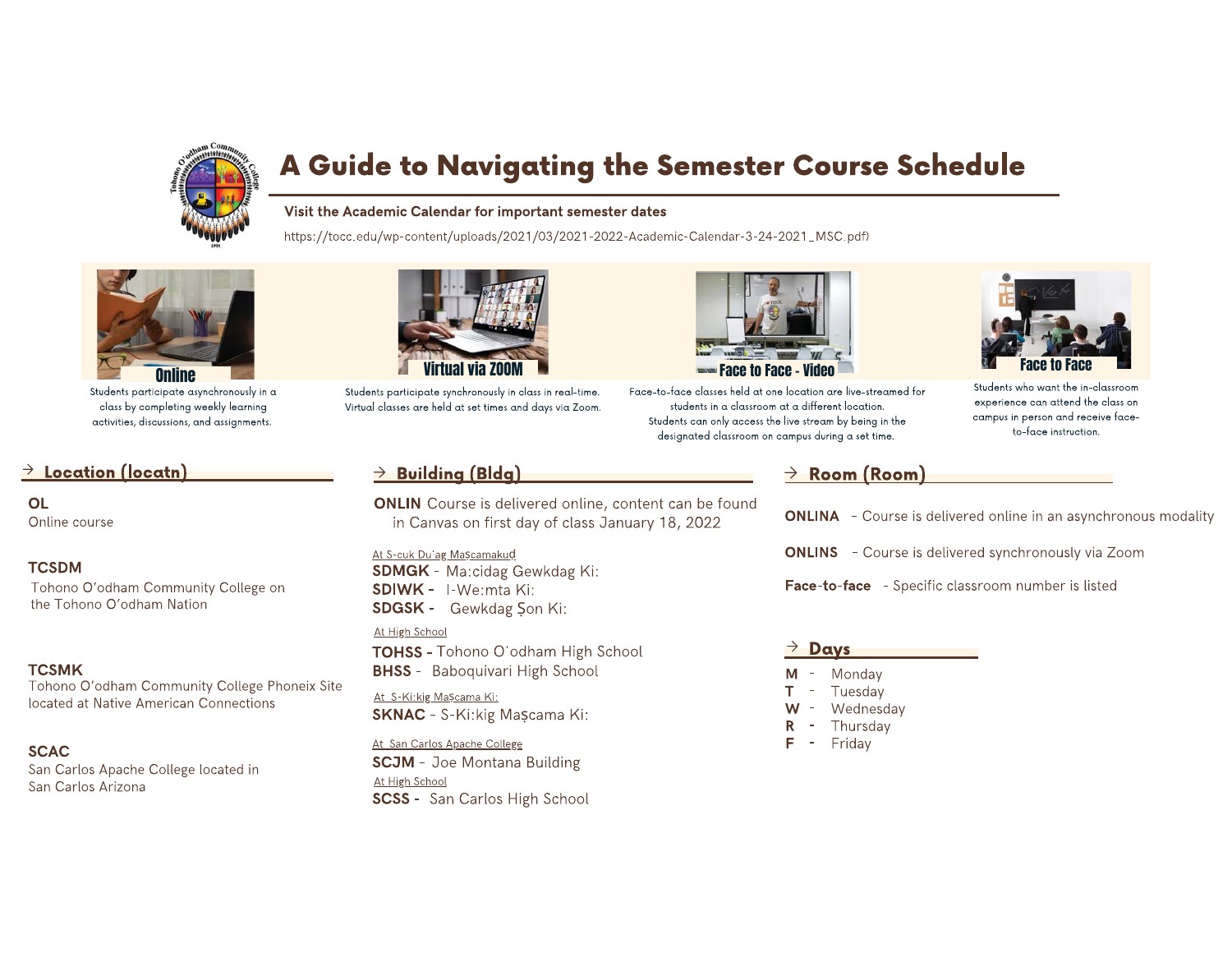|        |                                 |               |                                                |          |                            |                                | Academic Year 2022-2023 Fall |        |                  |              |                  |
|--------|---------------------------------|---------------|------------------------------------------------|----------|----------------------------|--------------------------------|------------------------------|--------|------------------|--------------|------------------|
| Course |                                 | Credits Title |                                                |          | <b>Parent Course</b>       |                                |                              |        |                  |              |                  |
|        | Professor                       |               | <b>Days</b>                                    |          | Beg Time End Time Beg Date |                                | <b>End Date</b>              | Locatn | <b>Bldg</b>      | Room         | <b>Comment</b>   |
|        | <b>Accounting</b>               |               |                                                |          |                            |                                |                              |        |                  |              |                  |
|        | ACC 101 1                       |               | 3.00 Financial Accounting                      |          | ACC 101 1                  |                                |                              |        |                  |              |                  |
|        | Staff                           |               |                                                | 00:00 AM |                            | 00:00 AM 08/22/2022            | 12/09/2022                   |        |                  |              | TBD              |
|        | ACC 101 2                       |               | 3.00 Financial Accounting                      |          | ACC 101 2                  |                                |                              |        |                  |              |                  |
|        | Staff                           |               |                                                | 00:00 AM |                            | 00:00 AM 08/22/2022            | 12/09/2022                   |        |                  |              | <b>TBD</b>       |
|        | ACC 101 3                       |               | 3.00 Financial Accounting                      |          | ACC 101 3                  |                                |                              |        |                  |              |                  |
|        | Staff                           |               | F.                                             |          |                            | 01:00 PM  03:30 PM  08/22/2022 | 12/09/2022                   | OL     | <b>ONLIN</b>     | <b>OLINS</b> | Virtual          |
|        | ACC 101 4                       |               | 3.00 Financial Accounting                      |          | ACC 101 4                  |                                |                              |        |                  |              |                  |
|        | Staff                           |               | <b>MW</b>                                      | 07:00 PM | 08:15 PM                   | 08/22/2022                     | 12/09/2022                   | SCAS   | <b>SCJM</b>      | 01           | Face to Face     |
|        | <b>American Indian Studies</b>  |               |                                                |          |                            |                                |                              |        |                  |              |                  |
|        | AIS 101 1                       |               | 3.00 Introduction to American Indian AIS 101 1 |          |                            |                                |                              |        |                  |              |                  |
|        | Staff                           |               | <b>TR</b>                                      | 05:30 PM | 06:45 PM                   | 08/22/2022                     | 12/09/2022                   | OL.    | <b>ONLIN</b>     | <b>OLINS</b> | Virtual          |
|        | <b>Agriculture/Natural Reso</b> |               |                                                |          |                            |                                |                              |        |                  |              |                  |
|        | ANR 286N 1                      |               | 4.00 Water Resources                           |          | ANR 286N 1                 |                                |                              |        |                  |              |                  |
|        | Kimberly R Danny                |               | TR                                             |          |                            | 01:00 PM  03:45 PM  08/22/2022 | 12/09/2022                   | OL     | <b>ONLIN</b>     | <b>OLINS</b> | Virtual via Zoom |
|        | ANR 286N 2                      |               | 4.00 Water Resources                           |          | ANR 286N 1                 |                                |                              |        |                  |              |                  |
|        | Kimberly R Danny                |               | <b>TR</b>                                      |          | 01:00 PM 03:45 PM          | 08/22/2022                     | 12/09/2022                   |        | TCSDM SDIWK IWK5 |              | Face-to-face     |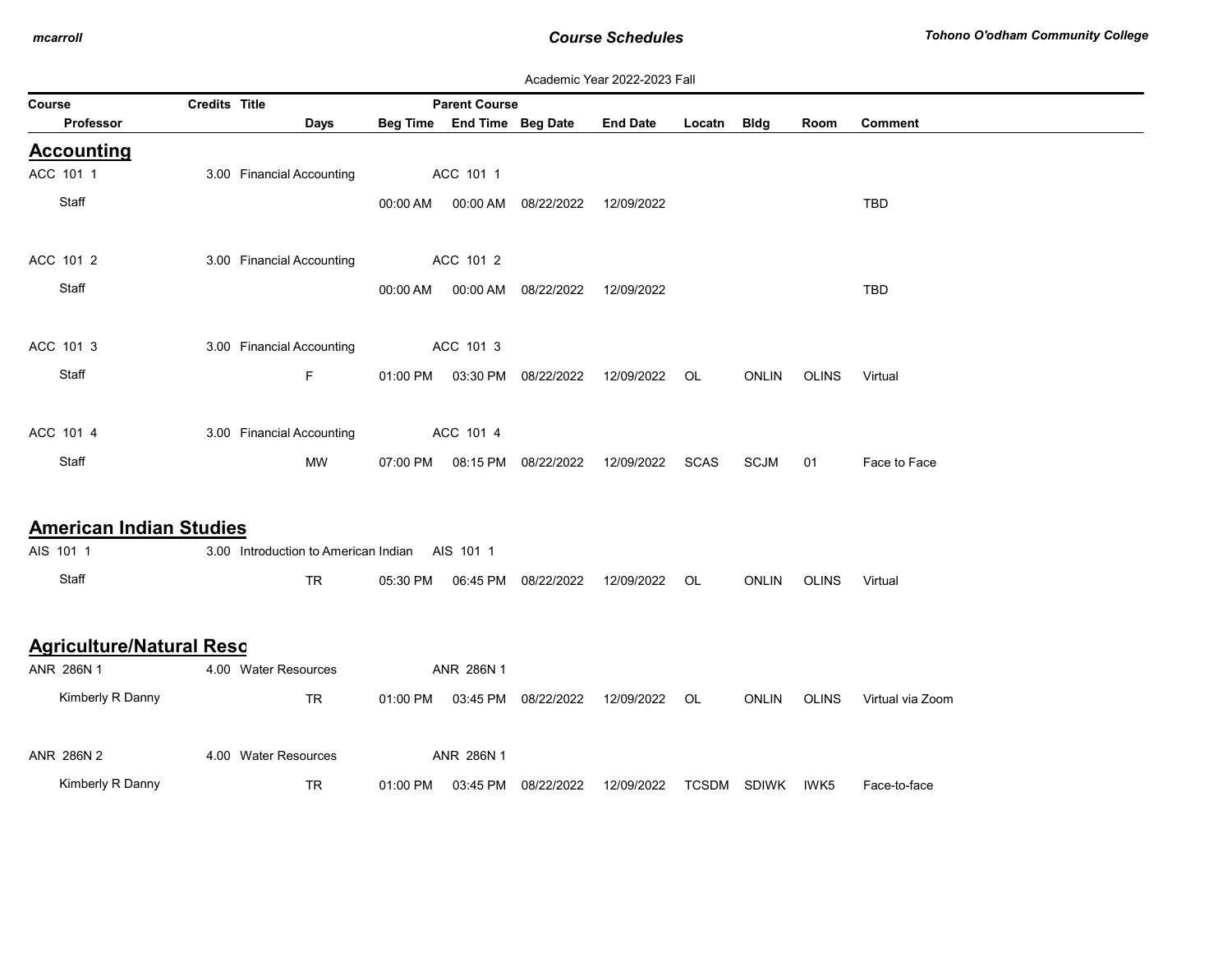| Academic Year 2022-2023 Fall<br>Course<br>Credits Title<br><b>Parent Course</b> |  |                                                    |          |                            |                                  |                 |             |              |              |                  |  |  |
|---------------------------------------------------------------------------------|--|----------------------------------------------------|----------|----------------------------|----------------------------------|-----------------|-------------|--------------|--------------|------------------|--|--|
|                                                                                 |  |                                                    |          |                            |                                  |                 |             |              |              |                  |  |  |
| Professor                                                                       |  | Days                                               |          | Beg Time End Time Beg Date |                                  | <b>End Date</b> | Locatn Bldg |              | Room         | Comment          |  |  |
| <b>San Carlos Apache</b><br>APA 101 1                                           |  | 4.00 Apache Language and Culture I APA 101 1       |          |                            |                                  |                 |             |              |              |                  |  |  |
|                                                                                 |  |                                                    |          |                            |                                  |                 |             |              |              |                  |  |  |
| Kathy Kitcheyan                                                                 |  | MW                                                 | 09:00 AM | 10:40 AM                   | 08/22/2022                       | 12/09/2022      | SCAS        | <b>SCMB</b>  | 10           | Face to Face     |  |  |
| APA 101 2                                                                       |  | 4.00 Apache Language and Culture I APA 101 2       |          |                            |                                  |                 |             |              |              |                  |  |  |
| Kathy Kitcheyan                                                                 |  | TR                                                 | 09:00 AM | 10:40 AM                   | 08/22/2022                       | 12/09/2022      | OL.         | <b>ONLIN</b> | <b>OLINS</b> | Virtual          |  |  |
| APA 101 3                                                                       |  | 4.00 Apache Language and Culture I APA 101 3       |          |                            |                                  |                 |             |              |              |                  |  |  |
| Betty Kitcheyan                                                                 |  |                                                    |          |                            |                                  |                 |             |              |              |                  |  |  |
|                                                                                 |  | TR.                                                |          |                            | 05:30 PM  07:10 PM  08/22/2022   | 12/09/2022      | <b>SCAS</b> | <b>SCMB</b>  | 10           | Face to Face     |  |  |
| APA 101 4                                                                       |  | 4.00 Apache Language and Culture I APA 101 4       |          |                            |                                  |                 |             |              |              |                  |  |  |
| Monica Loas                                                                     |  | MW                                                 |          |                            | 05:30 PM   07:10 PM   08/22/2022 | 12/09/2022      | OL.         | <b>ONLIN</b> | OLINS        | Virtual          |  |  |
| APA 102 1                                                                       |  | 4.00 Apache Language II                            |          | APA 102 1                  |                                  |                 |             |              |              |                  |  |  |
|                                                                                 |  |                                                    |          |                            |                                  |                 |             |              |              |                  |  |  |
| Kathy Kitcheyan                                                                 |  | TR                                                 | 01:00 PM |                            | 02:40 PM 08/22/2022              | 12/09/2022      | OL          | <b>ONLIN</b> | <b>OLINS</b> | Virtual          |  |  |
| APA 102 2                                                                       |  | 4.00 Apache Language II                            |          | APA 102 2                  |                                  |                 |             |              |              |                  |  |  |
| Kathy Kitcheyan                                                                 |  | MW                                                 | 01:00 PM | 02:40 PM                   | 08/22/2022                       | 12/09/2022      | SCAS        | <b>SCMB</b>  | 10           | Face to Face     |  |  |
|                                                                                 |  |                                                    |          |                            |                                  |                 |             |              |              |                  |  |  |
| <b>Art History</b>                                                              |  |                                                    |          |                            |                                  |                 |             |              |              |                  |  |  |
| ARH 101 1                                                                       |  | 3.00 History of Art I Prehistory through ARH 101 1 |          |                            |                                  |                 |             |              |              |                  |  |  |
| Linda Louise Chappel                                                            |  | MW                                                 |          |                            | 02:30 PM  03:45 PM  08/22/2022   | 12/09/2022      | OL          | <b>ONLIN</b> | <b>OLINS</b> | Virtual via Zoom |  |  |
| ARH 203 1                                                                       |  | 3.00 History of Global Indigenous Vist ARH 203 1   |          |                            |                                  |                 |             |              |              |                  |  |  |
| Linda Louise Chappel                                                            |  | MW                                                 | 05:15 PM | 06:30 PM                   | 08/22/2022                       | 12/09/2022      | OL          | <b>ONLIN</b> | <b>OLINS</b> | Virtual via Zoom |  |  |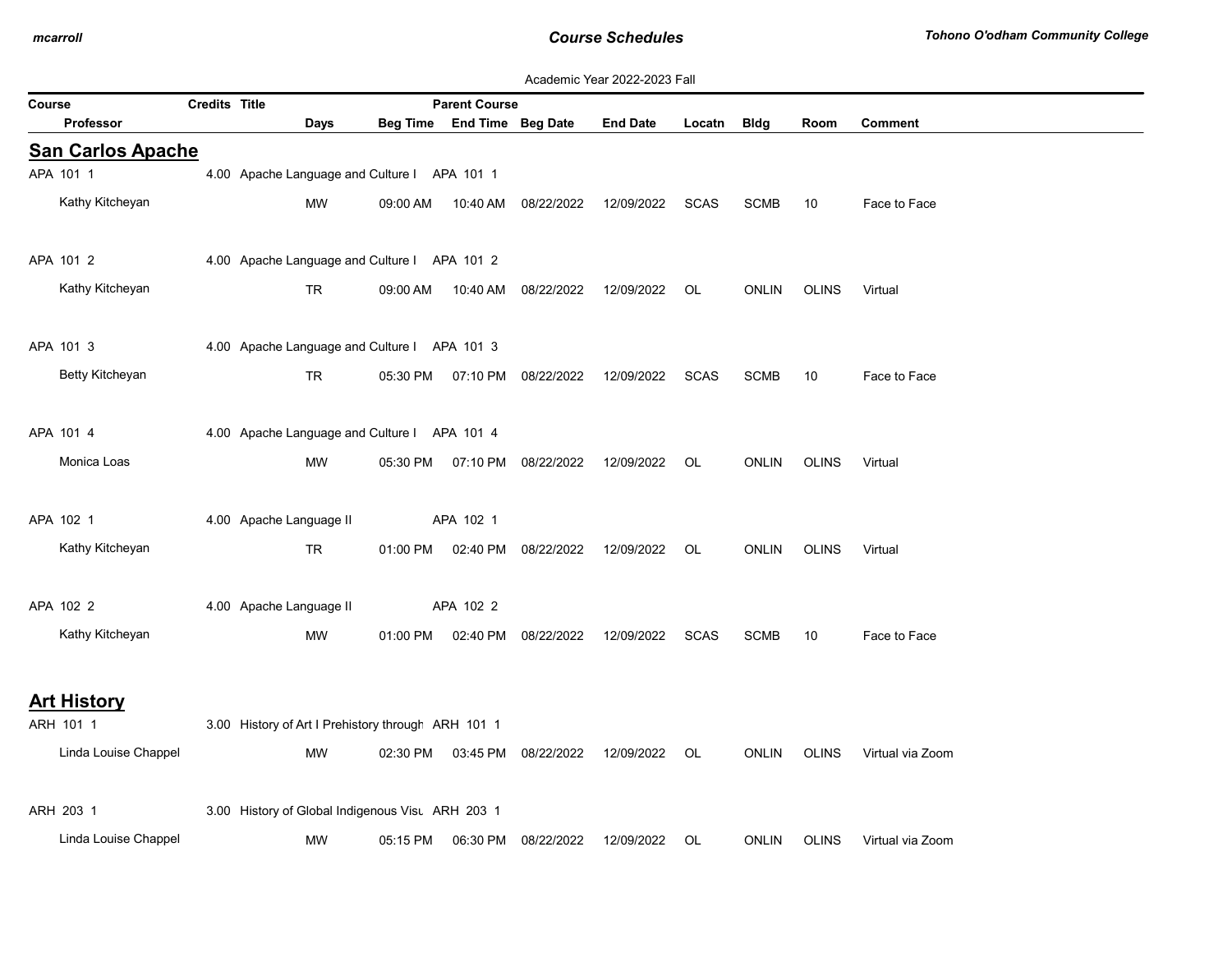|            | Academic Year 2022-2023 Fall |               |                                    |          |                            |                     |                 |        |              |              |                                |  |  |
|------------|------------------------------|---------------|------------------------------------|----------|----------------------------|---------------------|-----------------|--------|--------------|--------------|--------------------------------|--|--|
| Course     |                              | Credits Title |                                    |          | <b>Parent Course</b>       |                     |                 |        |              |              |                                |  |  |
|            | <b>Professor</b>             |               | <b>Days</b>                        |          | Beg Time End Time Beg Date |                     | <b>End Date</b> | Locatn | <b>Bldg</b>  | Room         | <b>Comment</b>                 |  |  |
| <u>Art</u> |                              |               |                                    |          |                            |                     |                 |        |              |              |                                |  |  |
|            | ART 100 1                    |               | 3.00 Basic Design                  |          | ART 100 1                  |                     |                 |        |              |              |                                |  |  |
|            | Linda Louise Chappel         |               | TR                                 | 12:00 PM | 02:45 PM                   | 08/22/2022          | 12/09/2022      | OL     | <b>ONLIN</b> | <b>OLINS</b> | Virtual via Zoom               |  |  |
|            | ART 100 2                    |               | 3.00 Basic Design                  |          | ART 100 1                  |                     |                 |        |              |              |                                |  |  |
|            | Linda Louise Chappel         |               | TR                                 | 12:00 PM |                            | 02:45 PM 08/22/2022 | 12/09/2022      |        |              |              | TCSDM SDMGK ARTRM Face-to-face |  |  |
|            | ART 104 1                    |               | 3.00 Digital Media & Photography I |          | ART 104 1                  |                     |                 |        |              |              |                                |  |  |
|            | Pamela Golden                |               | <b>MW</b>                          | 09:00 AM | 11:45 AM                   | 08/22/2022          | 12/09/2022      | OL     | <b>ONLIN</b> | <b>OLINS</b> | Virtual via Zoom               |  |  |
|            | ART 104 2                    |               | 3.00 Digital Media & Photography I |          | ART 104 1                  |                     |                 |        |              |              |                                |  |  |
|            | Pamela Golden                |               | <b>MW</b>                          | 09:00 AM | 11:45 AM                   | 08/22/2022          | 12/09/2022      |        |              |              | TCSDM SDMGK CLRM2 Face-to-face |  |  |
|            | ART 105 1                    |               | 3.00 Art Appreciation              |          | ART 105 1                  |                     |                 |        |              |              |                                |  |  |
|            | Staff                        |               | <b>MW</b>                          | 12:00 PM | 02:45 PM                   | 08/22/2022          | 12/09/2022      | OL     | ONLIN        | <b>OLINS</b> | Virtual via Zoom               |  |  |
|            | ART 105 2                    |               | 3.00 Art Appreciation              |          | ART 105 2                  |                     |                 |        |              |              |                                |  |  |
|            | Dr. Georgina Badoni          |               |                                    | 00:00 AM | 00:00 AM                   | 08/22/2022          | 12/09/2022      | OL     | <b>ONLIN</b> | OLINA        | Online                         |  |  |
|            | ART 105 3                    |               | 3.00 Art Appreciation              |          | ART 105 3                  |                     |                 |        |              |              |                                |  |  |
|            | Staff                        |               |                                    | 00:00 AM | 00:00 AM                   | 08/22/2022          | 12/09/2022      | OL     | <b>ONLIN</b> | OLINA        | Online - TBD                   |  |  |
|            | ART 110 1                    |               | 3.00 Drawing I                     |          | ART 110 1                  |                     |                 |        |              |              |                                |  |  |
|            | Dwayne Lee Manuel            |               | <b>MW</b>                          | 03:00 PM | 05:45 PM                   | 08/22/2022          | 12/09/2022      | OL     | <b>ONLIN</b> | <b>OLINS</b> | Virtual via Zoom               |  |  |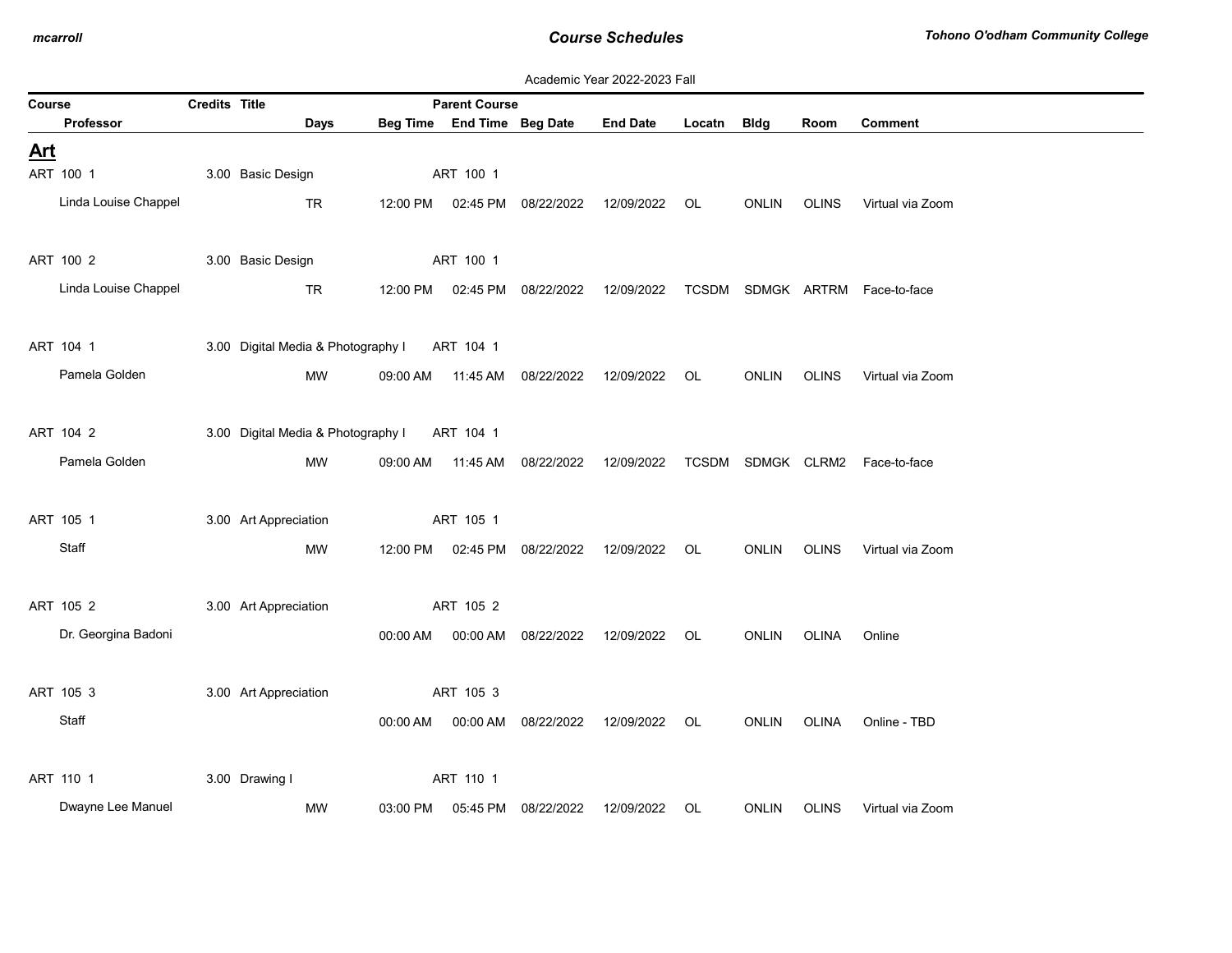|  | Academic Year 2022-2023 Fall |  |
|--|------------------------------|--|
|  |                              |  |

| Course     |                      | <b>Credits Title</b> |                 |                                              |          | <b>Parent Course</b> |                                  | Academne Tear EULL-LULU I am                   |             |                   |             |                                                                               |
|------------|----------------------|----------------------|-----------------|----------------------------------------------|----------|----------------------|----------------------------------|------------------------------------------------|-------------|-------------------|-------------|-------------------------------------------------------------------------------|
|            | Professor            |                      |                 | Days                                         |          |                      | Beg Time End Time Beg Date       | <b>End Date</b>                                | Locatn Bldg |                   | Room        | Comment                                                                       |
| <u>Art</u> |                      |                      |                 |                                              |          |                      |                                  |                                                |             |                   |             |                                                                               |
|            | ART 110 2            |                      | 3.00 Drawing I  |                                              |          | ART 110 1            |                                  |                                                |             |                   |             |                                                                               |
|            | Dwayne Lee Manuel    |                      |                 | MW                                           |          |                      |                                  |                                                |             |                   |             | 03:00 PM  05:45 PM  08/22/2022  12/09/2022  TCSMK  SKNAC  CLRM4  Face-to-face |
|            | ART 111 1            |                      |                 | 3.00 Jewelry Making & Beading                |          | ART 111 1            |                                  |                                                |             |                   |             |                                                                               |
|            | Shelly Dawn Taylor   |                      |                 | F.                                           |          |                      | 02:00 PM   04:45 PM   08/22/2022 |                                                |             |                   |             | 12/09/2022 TCSDM SDMGK ARTRM Face-to-face                                     |
|            | Shelly Dawn Taylor   |                      |                 | $\mathsf T$                                  | 05:00 PM |                      | 07:45 PM 08/22/2022              | 12/09/2022                                     | OL          | ONLIN             | OLINS       | Virtual via Zoom                                                              |
|            | ART 115 1            |                      | 3.00 3-D Design |                                              |          | ART 115 1            |                                  |                                                |             |                   |             |                                                                               |
|            | Linda Louise Chappel |                      |                 | TR.                                          |          | 09:00 AM  11:45 AM   | 08/22/2022                       | 12/09/2022                                     | OL          | ONLIN OLINS       |             | Virtual via Zoom                                                              |
|            | ART 115 2            |                      | 3.00 3-D Design |                                              |          | ART 115 1            |                                  |                                                |             |                   |             |                                                                               |
|            | Linda Louise Chappel |                      |                 | TR                                           |          |                      | 09:00 AM  11:45 AM  08/22/2022   |                                                |             |                   |             | 12/09/2022 TCSDM SDMGK ARTRM Face-to-face                                     |
|            | ART 151 1            |                      | 3.00 Video I    |                                              |          | ART 151 1            |                                  |                                                |             |                   |             |                                                                               |
|            | Staff                |                      |                 | MW                                           |          |                      |                                  | 12:00 PM  02:45 PM  08/22/2022  12/09/2022  OL |             |                   | ONLIN OLINS | Virtual via Zoom                                                              |
|            | ART 151 2            |                      | 3.00 Video I    |                                              |          | ART 151 1            |                                  |                                                |             |                   |             |                                                                               |
|            | Staff                |                      |                 | MW                                           |          |                      |                                  |                                                |             |                   |             | 12:00 PM 02:45 PM 08/22/2022 12/09/2022 TCSDM SDMGK CLRM2 Face-to-face        |
|            | ART 180 1            |                      |                 | 3.00 Visual Communication Design I ART 180 1 |          |                      |                                  |                                                |             |                   |             |                                                                               |
|            | Staff                |                      |                 | MW                                           |          |                      |                                  | 03:00 PM  05:45 PM  08/22/2022  12/09/2022  OL |             |                   |             | ONLIN OLINS Virtual via Zoom                                                  |
|            | ART 180 2            |                      |                 | 3.00 Visual Communication Design I ART 180 1 |          |                      |                                  |                                                |             |                   |             |                                                                               |
|            | Staff                |                      |                 | MW                                           | 03:00 PM | 05:45 PM             | 08/22/2022                       | 12/09/2022                                     |             | TCSDM SDMGK CLRM4 |             | Face-to-face                                                                  |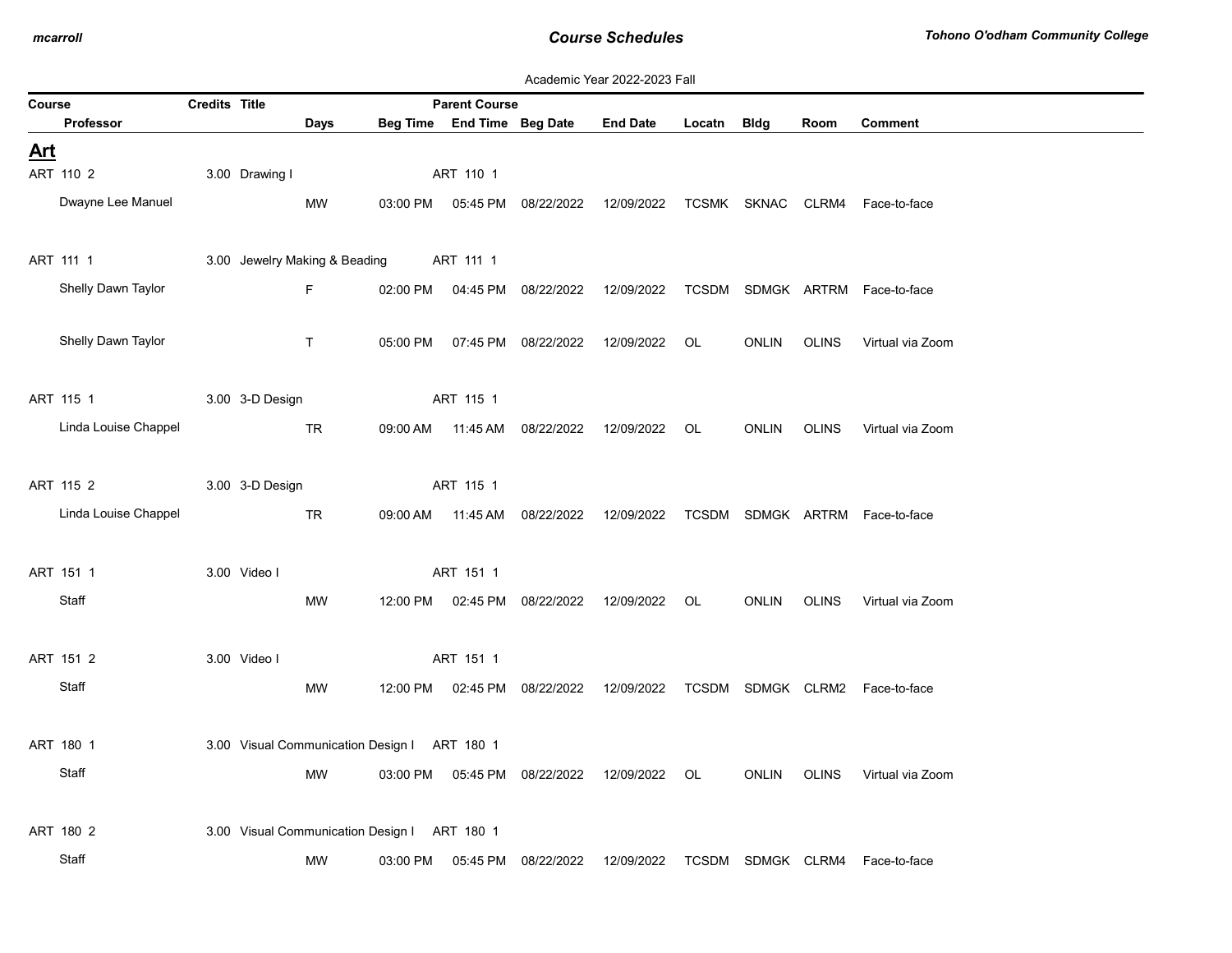|            |                                    |                      |                       |           |          |                            |            | Academic Year 2022-2023 Fall |        |                   |              |                                |
|------------|------------------------------------|----------------------|-----------------------|-----------|----------|----------------------------|------------|------------------------------|--------|-------------------|--------------|--------------------------------|
| Course     |                                    | <b>Credits Title</b> |                       |           |          | <b>Parent Course</b>       |            |                              |        |                   |              |                                |
|            | Professor                          |                      |                       | Days      |          | Beg Time End Time Beg Date |            | <b>End Date</b>              | Locatn | <b>Bldg</b>       | Room         | <b>Comment</b>                 |
| <u>Art</u> |                                    |                      |                       |           |          |                            |            |                              |        |                   |              |                                |
|            | ART 205 1                          |                      | 3.00 Painting I       |           |          | ART 205 1                  |            |                              |        |                   |              |                                |
|            | Dwayne Lee Manuel                  |                      |                       | TR        | 03:00 PM | 05:45 PM                   | 08/22/2022 | 12/09/2022                   | OL.    | <b>ONLIN</b>      | <b>OLINS</b> | Virtual via Zoom               |
|            | ART 205 2                          |                      | 3.00 Painting I       |           |          | ART 205 1                  |            |                              |        |                   |              |                                |
|            | Dwayne Lee Manuel                  |                      |                       | TR        | 03:00 PM | 05:45 PM                   | 08/22/2022 | 12/09/2022                   |        |                   |              | TCSMK SKNAC CLRM4 Face-to-face |
|            | ART 220 1                          |                      | 3.00 Painting II      |           |          | ART 220 1                  |            |                              |        |                   |              |                                |
|            | Dwayne Lee Manuel                  |                      |                       | TR        |          | 12:00 PM 02:45 PM          | 08/22/2022 | 12/09/2022 OL                |        | <b>ONLIN</b>      | <b>OLINS</b> | Virtual via Zoom               |
|            | ART 220 2                          |                      | 3.00 Painting II      |           |          | ART 220 1                  |            |                              |        |                   |              |                                |
|            | Dwayne Lee Manuel                  |                      |                       | <b>TR</b> | 12:00 PM | 02:45 PM                   | 08/22/2022 | 12/09/2022                   |        | TCSMK SKNAC CLRM4 |              | Face-to-face                   |
|            | <b>Astronomy</b><br>AST 101N 1     |                      | 4.00 Solar System     |           |          | AST 101N 1                 |            |                              |        |                   |              |                                |
|            | Michael V. Newberry                |                      |                       |           | 00:00 AM | 00:00 AM                   | 08/22/2022 | 12/09/2022                   | OL     | <b>ONLIN</b>      | OLINA        | Online                         |
|            | <b>Biology</b><br><b>BIO 100N1</b> |                      | 4.00 Biology Concepts |           |          | <b>BIO 100N1</b>           |            |                              |        |                   |              |                                |
|            | Kimberly R Danny                   |                      |                       | М         | 11:00 AM | 01:45 PM                   | 08/22/2022 | 12/09/2022                   | OL     | <b>ONLIN</b>      | <b>OLINS</b> | Virtual via Zoom               |
|            | <b>BIO 100N 2</b>                  |                      | 4.00 Biology Concepts |           |          | <b>BIO 100N1</b>           |            |                              |        |                   |              |                                |
|            | Kimberly R Danny                   |                      |                       | М         | 11:00 AM | 01:45 PM                   | 08/22/2022 | 12/09/2022                   |        | TCSDM SDIWK IWK5  |              | Face-to-face                   |
|            | <b>BIO 100N3</b>                   |                      | 4.00 Biology Concepts |           |          | <b>BIO 100N3</b>           |            |                              |        |                   |              |                                |
|            | Kimberly R Danny                   |                      |                       |           | 00:00 AM | 00:00 AM                   | 08/22/2022 | 12/09/2022                   | OL     | <b>ONLIN</b>      | <b>OLINA</b> | Online                         |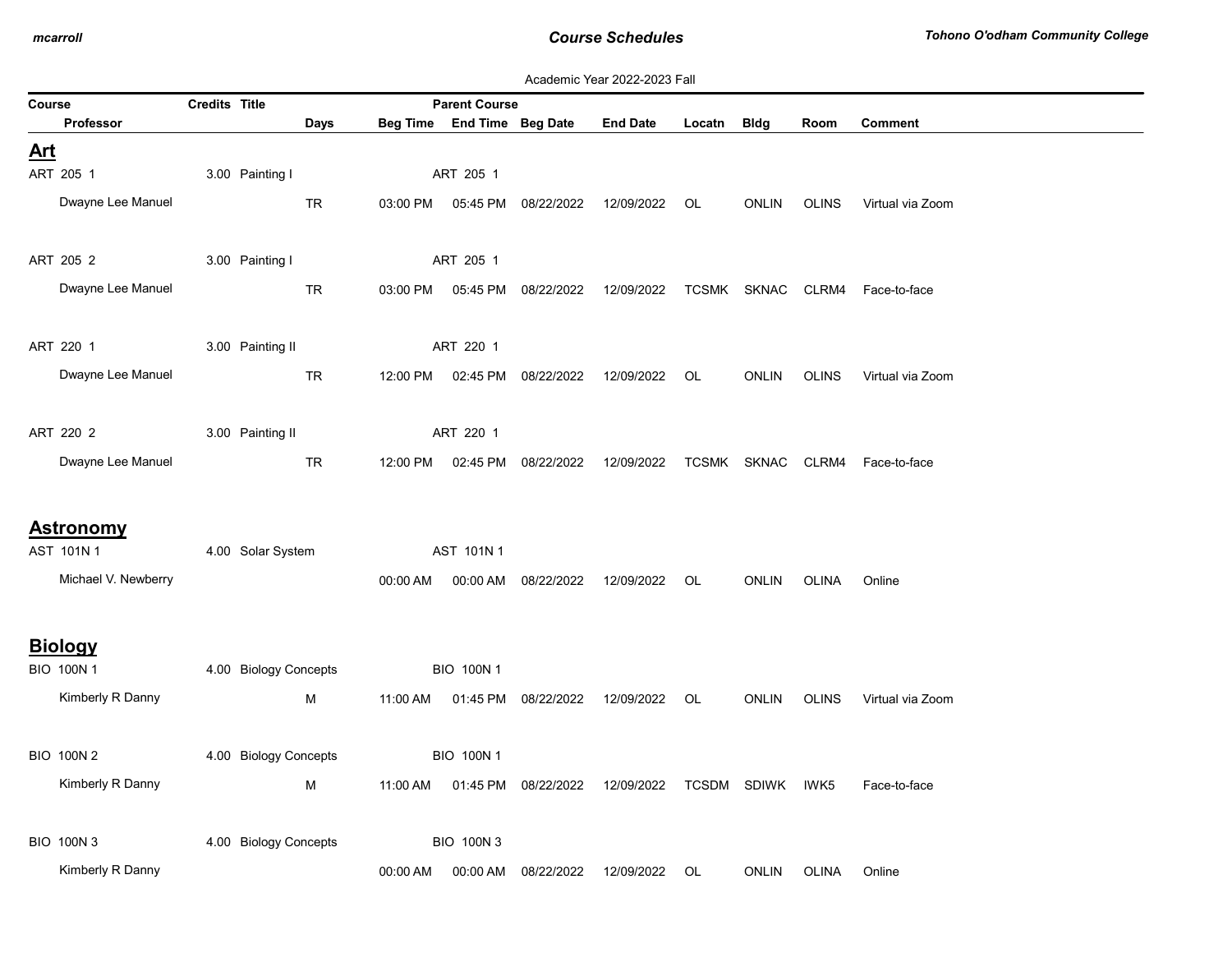|        |                       |                      |                                                  |          |                      |            | Academic Year 2022-2023 Fall |             |                   |              |                |
|--------|-----------------------|----------------------|--------------------------------------------------|----------|----------------------|------------|------------------------------|-------------|-------------------|--------------|----------------|
| Course |                       | <b>Credits Title</b> |                                                  |          | <b>Parent Course</b> |            |                              |             |                   |              |                |
|        | <b>Professor</b>      |                      | Days                                             | Beg Time | End Time Beg Date    |            | <b>End Date</b>              | Locatn      | <b>Bldg</b>       | Room         | <b>Comment</b> |
|        | <b>Biology</b>        |                      |                                                  |          |                      |            |                              |             |                   |              |                |
|        | BIO 105N 1            |                      | 4.00 Environmental Biology                       |          | BIO 105N 1           |            |                              |             |                   |              |                |
|        | Teresa Lynn Newberry  |                      |                                                  | 00:00 AM | 00:00 AM             | 08/22/2022 | 12/09/2022                   | OL          | <b>ONLIN</b>      | <b>OLINA</b> | Online         |
|        | BIO 105N 2            |                      | 4.00 Environmental Biology                       |          | <b>BIO 105N2</b>     |            |                              |             |                   |              |                |
|        | Mark Clytus           |                      | <b>MW</b>                                        | 05:30 PM | 07:00 PM             | 08/22/2022 | 12/09/2022                   | OL          | <b>ONLIN</b>      | <b>OLINS</b> | Virtual        |
|        | BIO 105N 3            |                      | 4.00 Environmental Biology                       |          | <b>BIO 105N3</b>     |            |                              |             |                   |              |                |
|        | Mark Clytus           |                      | <b>TR</b>                                        | 05:30 PM | 07:00 PM             | 08/22/2022 | 12/09/2022                   | <b>SCAS</b> | <b>SCMB</b>       | 03           | Face to Face   |
|        | BIO 109N 1            |                      | 4.00 Natural History of the Southwest BIO 109N 1 |          |                      |            |                              |             |                   |              |                |
|        | Kea K Skeate          |                      | <b>MW</b>                                        | 11:00 AM | 01:00 PM             | 08/22/2022 | 12/09/2022                   |             | TCSDM SDMGK CLRM0 |              | Face-to-face   |
|        | BIO 127N 1            |                      | 4.00 Human Nutrition and Biology                 |          | <b>BIO 127N1</b>     |            |                              |             |                   |              |                |
|        | <b>Teresa Dekoker</b> |                      |                                                  | 00:00 AM | 00:00 AM             | 08/22/2022 | 12/09/2022                   | OL          | <b>ONLIN</b>      | <b>OLINA</b> | Online         |
|        | <b>BIO 127N 2</b>     |                      | 4.00 Human Nutrition and Biology                 |          | <b>BIO 127N 2</b>    |            |                              |             |                   |              |                |
|        | Teresa Dekoker        |                      |                                                  | 00:00 AM | 00:00 AM             | 08/22/2022 | 12/09/2022                   | OL          | <b>ONLIN</b>      | <b>OLINA</b> | Online         |
|        | <b>BIO 127N 3</b>     |                      | 4.00 Human Nutrition and Biology                 |          | <b>BIO 127N 3</b>    |            |                              |             |                   |              |                |
|        | Casey Jones           |                      |                                                  | 00:00 AM | 00:00 AM             | 08/22/2022 | 12/09/2022                   | OL          | <b>ONLIN</b>      | <b>OLINA</b> | Online         |
|        | <b>BIO 160N1</b>      |                      | 4.00 Intro.Human Anatomy & Physiolc BIO 160N 1   |          |                      |            |                              |             |                   |              |                |
|        | Joshua S Hoskinson    |                      |                                                  | 00:00 AM | 00:00 AM             | 08/22/2022 | 12/09/2022                   | OL          | <b>ONLIN</b>      | <b>OLINA</b> | Online         |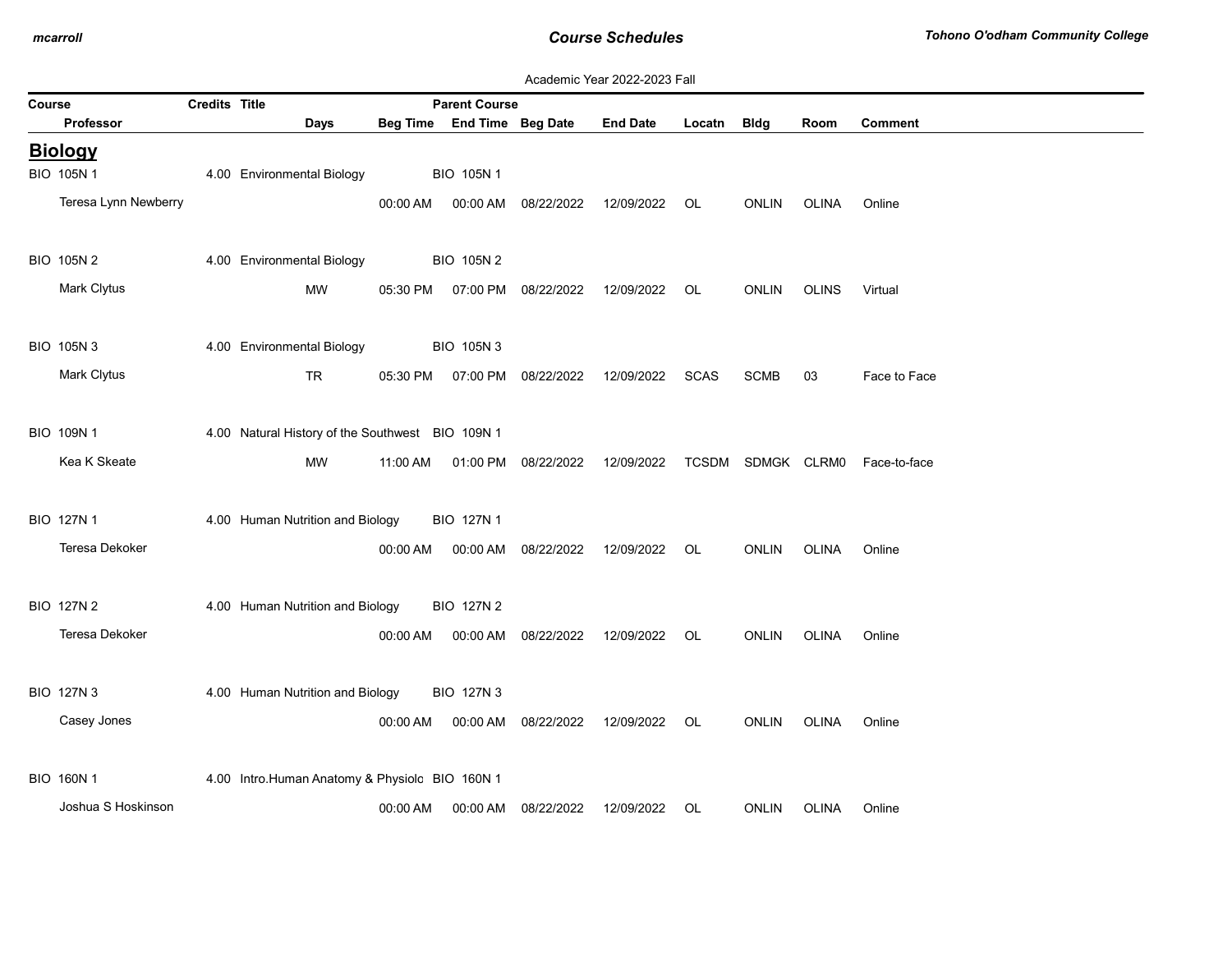|        | Academic Year 2022-2023 Fall<br>Credits Title<br><b>Parent Course</b> |  |                                        |          |                   |                                  |                 |        |              |              |                                |
|--------|-----------------------------------------------------------------------|--|----------------------------------------|----------|-------------------|----------------------------------|-----------------|--------|--------------|--------------|--------------------------------|
| Course |                                                                       |  |                                        |          |                   |                                  |                 |        |              |              |                                |
|        | <b>Professor</b>                                                      |  | Days                                   | Beg Time | End Time Beg Date |                                  | <b>End Date</b> | Locatn | <b>Bldg</b>  | Room         | <b>Comment</b>                 |
|        | <b>Biology</b>                                                        |  |                                        |          |                   |                                  |                 |        |              |              |                                |
|        | BIO 181N 1                                                            |  | 4.00 Unity of Life I: Life of the Cell |          | <b>BIO 181N1</b>  |                                  |                 |        |              |              |                                |
|        | Teresa Lynn Newberry                                                  |  | <b>TR</b>                              | 11:00 AM |                   | 01:00 PM 08/22/2022              | 12/09/2022      | OL.    | <b>ONLIN</b> | <b>OLINS</b> | Virtual via Zoom               |
|        |                                                                       |  |                                        |          |                   |                                  |                 |        |              |              |                                |
|        | BIO 254N 1                                                            |  | 4.00 Global Change Biology             |          | BIO 254N 1        |                                  |                 |        |              |              |                                |
|        | Kimberly R Danny                                                      |  | MW                                     | 03:00 PM |                   | 05:45 PM 08/22/2022              | 12/09/2022      | OL     | <b>ONLIN</b> | <b>OLINS</b> | Virtual via Zoom               |
|        |                                                                       |  |                                        |          |                   |                                  |                 |        |              |              |                                |
|        | BIO 298 1                                                             |  | 1.00 Service Learning Practicum        |          | BIO 298 1         |                                  |                 |        |              |              |                                |
|        | Staff                                                                 |  |                                        | 00:00 AM |                   | 00:00 AM 08/22/2022              | 12/09/2022      |        |              |              |                                |
|        |                                                                       |  |                                        |          |                   |                                  |                 |        |              |              |                                |
|        | BIO 299 1                                                             |  | 1.00 Research Practicum                |          | BIO 299 1         |                                  |                 |        |              |              |                                |
|        |                                                                       |  |                                        | 00:00 AM |                   | 00:00 AM 08/22/2022              | 12/09/2022      |        |              |              | Cancelled 3.21.2022            |
|        |                                                                       |  |                                        |          |                   |                                  |                 |        |              |              |                                |
|        | <b>Business</b>                                                       |  |                                        |          |                   |                                  |                 |        |              |              |                                |
|        | BUS 100 1                                                             |  | 3.00 Introduction to Business          |          | <b>BUS 100 1</b>  |                                  |                 |        |              |              |                                |
|        | Neal Martin Wade                                                      |  | <b>TR</b>                              |          |                   | 01:00 PM   02:15 PM   08/22/2022 | 12/09/2022      |        |              |              | TCSDM SDGSK CLRM3 Face-to-face |
|        |                                                                       |  |                                        |          |                   |                                  |                 |        |              |              |                                |
|        | <b>BUS 100 2</b>                                                      |  | 3.00 Introduction to Business          |          | <b>BUS 100 2</b>  |                                  |                 |        |              |              |                                |
|        |                                                                       |  |                                        |          |                   |                                  |                 |        |              |              |                                |
|        | David R Morse                                                         |  |                                        | 00:00 AM |                   | 00:00 AM 08/22/2022              | 12/09/2022      | OL     | ONLIN        | OLINA        | Online                         |
|        |                                                                       |  |                                        |          |                   |                                  |                 |        |              |              |                                |
|        | <b>BUS 100 3</b>                                                      |  | 3.00 Introduction to Business          |          | <b>BUS 100 3</b>  |                                  |                 |        |              |              |                                |
|        | David R Morse                                                         |  |                                        | 00:00 AM |                   | 00:00 AM 08/22/2022              | 12/09/2022      |        |              |              |                                |
|        |                                                                       |  |                                        |          |                   |                                  |                 |        |              |              |                                |
|        | <b>BUS 100 4</b>                                                      |  | 3.00 Introduction to Business          |          | <b>BUS 100 4</b>  |                                  |                 |        |              |              |                                |
|        | Staff                                                                 |  |                                        | 00:00 AM |                   | 00:00 AM 08/22/2022              | 12/09/2022      |        |              |              | Face-to-face                   |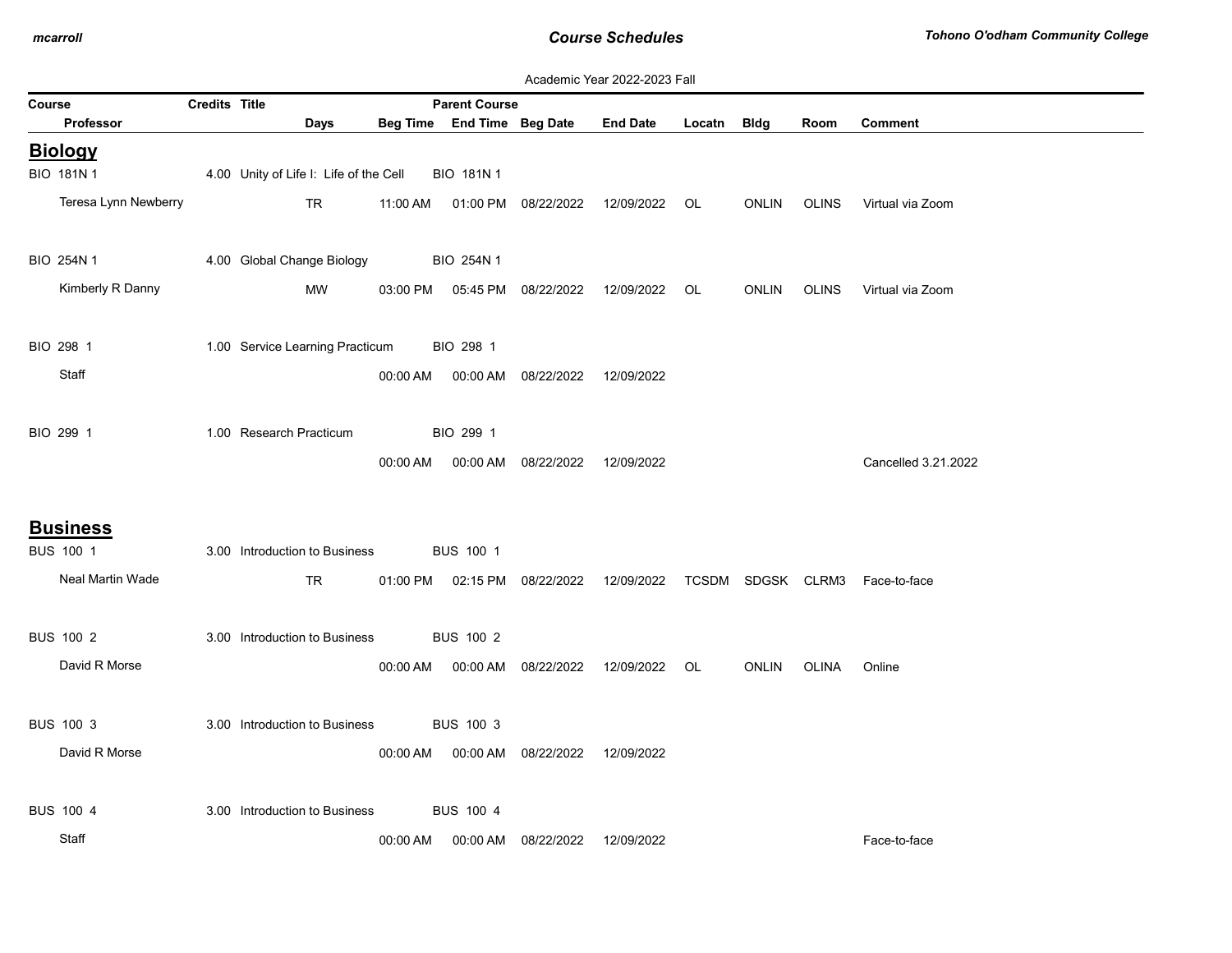|                                                       |                      |                                                 |          |                            |                     | Academic Year 2022-2023 Fall |        |              |              |                  |
|-------------------------------------------------------|----------------------|-------------------------------------------------|----------|----------------------------|---------------------|------------------------------|--------|--------------|--------------|------------------|
| Course                                                | <b>Credits Title</b> |                                                 |          | <b>Parent Course</b>       |                     |                              |        |              |              |                  |
| <b>Professor</b>                                      |                      | Days                                            |          | Beg Time End Time Beg Date |                     | <b>End Date</b>              | Locatn | Bldg         | Room         | <b>Comment</b>   |
| <b>Business</b>                                       |                      |                                                 |          |                            |                     |                              |        |              |              |                  |
| BUS 100 5                                             |                      | 3.00 Introduction to Business                   |          | <b>BUS 100 5</b>           |                     |                              |        |              |              |                  |
| Staff                                                 |                      | MW                                              | 07:00 PM |                            | 08:15 PM 08/22/2022 | 12/09/2022                   | OL     | <b>ONLIN</b> | <b>OLINS</b> | Virtual          |
| BUS 151 1                                             |                      | 3.00 Mathematics of Business                    |          | BUS 151 1                  |                     |                              |        |              |              |                  |
| Neal Martin Wade                                      |                      | MW                                              | 01:00 PM |                            | 02:15 PM 08/22/2022 | 12/09/2022                   | OL.    | <b>ONLIN</b> | <b>OLINS</b> | Vitual via Zoom  |
| <b>BUS 205 1</b>                                      |                      | 3.00 Statistical Methods in Economics BUS 205 1 |          |                            |                     |                              |        |              |              |                  |
| MD Mobarak Hossain                                    |                      | <b>TR</b>                                       | 01:45 PM |                            | 03:00 PM 08/22/2022 | 12/09/2022                   | OL.    | <b>ONLIN</b> | <b>OLINS</b> | Virtual via Zoom |
| BUS 220 1                                             |                      | 3.00 Legal Environment of Business              |          | BUS 220 1                  |                     |                              |        |              |              |                  |
| Staff                                                 |                      | <b>MW</b>                                       | 05:30 PM |                            | 06:45 PM 08/22/2022 | 12/09/2022                   | OL     | <b>ONLIN</b> | <b>OLINS</b> | Virtual          |
| <b>Casino Gaming</b><br>CAG 100 1<br>Steven L Kessler |                      | 3.00 Casino Gaming Industry Basics CAG 100 1    | 00:00 AM | 00:00 AM                   | 08/22/2022          | 12/09/2022                   | OL     | <b>ONLIN</b> | OLINA        | Online           |
| <b>Chemistry</b><br>CHM 121N 1                        |                      | 4.00 Chemistry and Society                      |          | CHM 121N 1                 |                     |                              |        |              |              |                  |
| Hamidou Keita                                         |                      |                                                 | 00:00 AM |                            | 00:00 AM 08/22/2022 | 12/09/2022                   | OL     | <b>ONLIN</b> | OLINA        | Online           |
| CHM 151N 1                                            |                      | 5.00 General Chemistry I                        |          | CHM 151N 1                 |                     |                              |        |              |              |                  |
| Hamidou Keita                                         |                      | MW                                              | 09:00 AM |                            | 11:30 AM 08/22/2022 | 12/09/2022                   | OL     | <b>ONLIN</b> | <b>OLINS</b> | Virtual via Zoom |
| CHM 152N 1                                            |                      | 5.00 General Chemistry II                       |          | CHM 152N 1                 |                     |                              |        |              |              |                  |
| Hamidou Keita                                         |                      | MW                                              | 01:00 PM |                            | 03:30 PM 08/22/2022 | 12/09/2022                   | OL     | <b>ONLIN</b> | <b>OLINS</b> | Virtual via Zoom |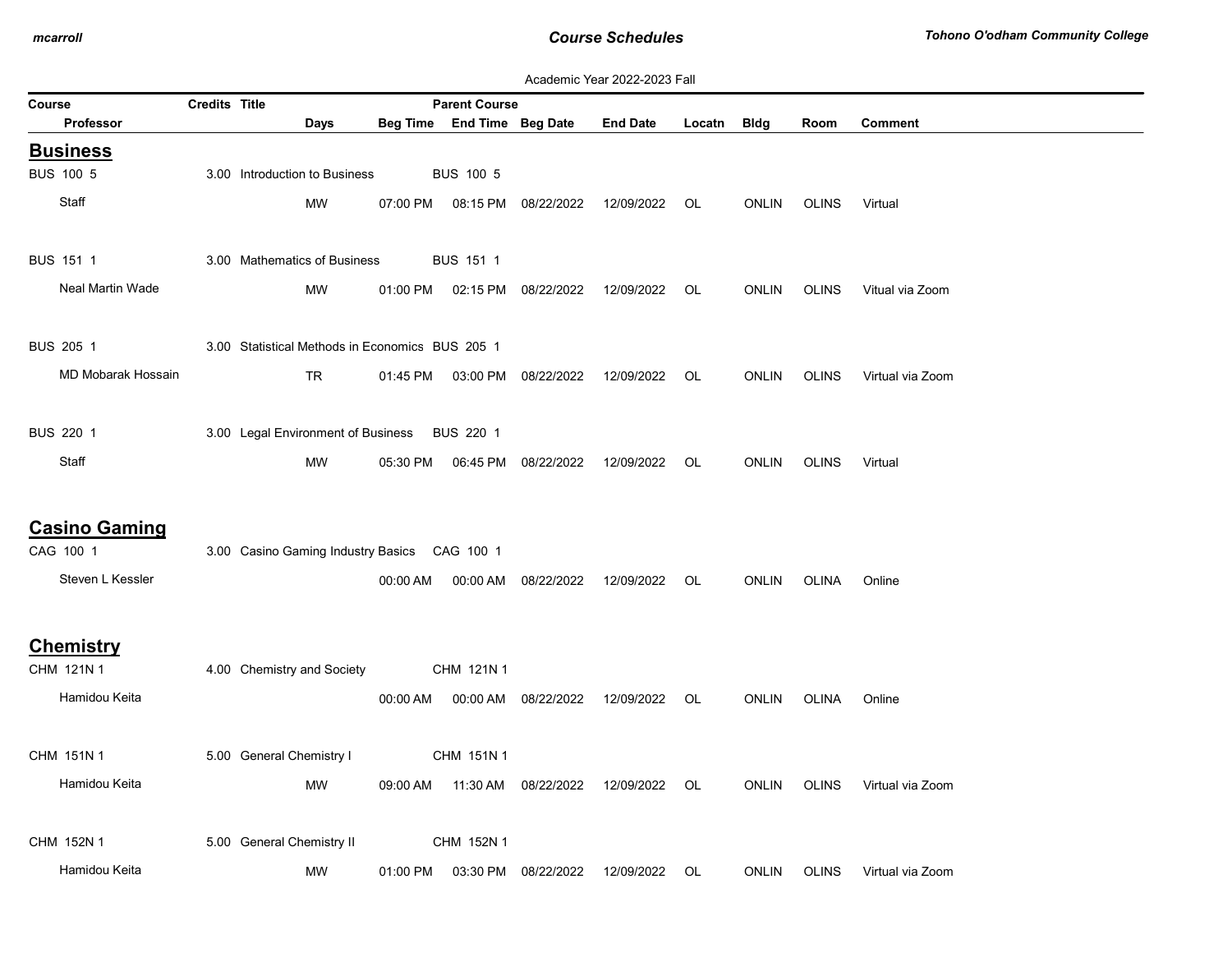|                       |                                |                                                |          |                            |                     | Academic Year 2022-2023 Fall |        |              |              |                  |
|-----------------------|--------------------------------|------------------------------------------------|----------|----------------------------|---------------------|------------------------------|--------|--------------|--------------|------------------|
| Course                | Credits Title                  |                                                |          | <b>Parent Course</b>       |                     |                              |        |              |              |                  |
| <b>Professor</b>      |                                | <b>Days</b>                                    |          | Beg Time End Time Beg Date |                     | <b>End Date</b>              | Locatn | <b>Bldg</b>  | Room         | <b>Comment</b>   |
|                       | <b>Computer Information Sy</b> |                                                |          |                            |                     |                              |        |              |              |                  |
| CIS 100 1             |                                | 3.00 Introduction to Computers                 |          | CIS 100 1                  |                     |                              |        |              |              |                  |
| <b>Timothy Foster</b> |                                | S                                              | 01:00 PM |                            | 02:30 PM 08/22/2022 | 12/09/2022                   | OL     | <b>ONLIN</b> | <b>OLINS</b> | Virtual via Zoom |
| CIS 100 2             |                                | 3.00 Introduction to Computers                 |          | CIS 100 2                  |                     |                              |        |              |              |                  |
| <b>Timothy Foster</b> |                                |                                                | 00:00 AM | 00:00 AM                   | 08/22/2022          | 12/09/2022                   | OL     | <b>ONLIN</b> | <b>OLINA</b> | Online           |
| CIS 100 3             |                                | 3.00 Introduction to Computers                 |          | CIS 100 3                  |                     |                              |        |              |              |                  |
| Mark Clytus           |                                |                                                | 00:00 AM | 00:00 AM                   | 08/22/2022          | 12/09/2022                   | OL     | <b>ONLIN</b> | <b>OLINS</b> | Online           |
|                       |                                |                                                |          |                            |                     |                              |        |              |              |                  |
| CIS 100 4             |                                | 3.00 Introduction to Computers                 |          | CIS 100 4                  |                     |                              |        |              |              |                  |
| Staff                 |                                |                                                | 00:00 AM | 00:00 AM                   | 08/22/2022          | 12/09/2022                   |        |              |              | Face-to-face     |
| CIS 127 1             |                                | 3.00 Programming and Problem Solvir CIS 127 1  |          |                            |                     |                              |        |              |              |                  |
| <b>Timothy Foster</b> |                                | S                                              | 11:00 AM |                            | 12:30 PM 08/22/2022 | 12/09/2022                   | OL     | ONLIN        | OLINS        | Virtual via Zoom |
| CIS 127 2             |                                | 3.00 Programming and Problem Solvir CIS 127 2  |          |                            |                     |                              |        |              |              |                  |
| Kenneth Chan          |                                |                                                | 00:00 AM | 00:00 AM                   | 08/22/2022          | 12/09/2022                   | OL     | <b>ONLIN</b> | <b>OLINA</b> | Online           |
|                       |                                |                                                |          |                            |                     |                              |        |              |              |                  |
| CIS 140 1             |                                | 3.00 Introduction to Risk Management CIS 140 1 |          |                            |                     |                              |        |              |              |                  |
| <b>Timothy Foster</b> |                                | W                                              | 05:30 PM | 07:00 PM                   | 08/22/2022          | 12/09/2022                   | OL     | <b>ONLIN</b> | <b>OLINS</b> | Virtual via Zoom |
| CIS 210 1             |                                | 3.00 Introduction to System                    |          | CIS 210 1                  |                     |                              |        |              |              |                  |
| <b>Timothy Foster</b> |                                | М                                              | 05:30 PM |                            | 07:00 PM 08/22/2022 | 12/09/2022                   | OL     | <b>ONLIN</b> | <b>OLINS</b> | Virtual via Zoom |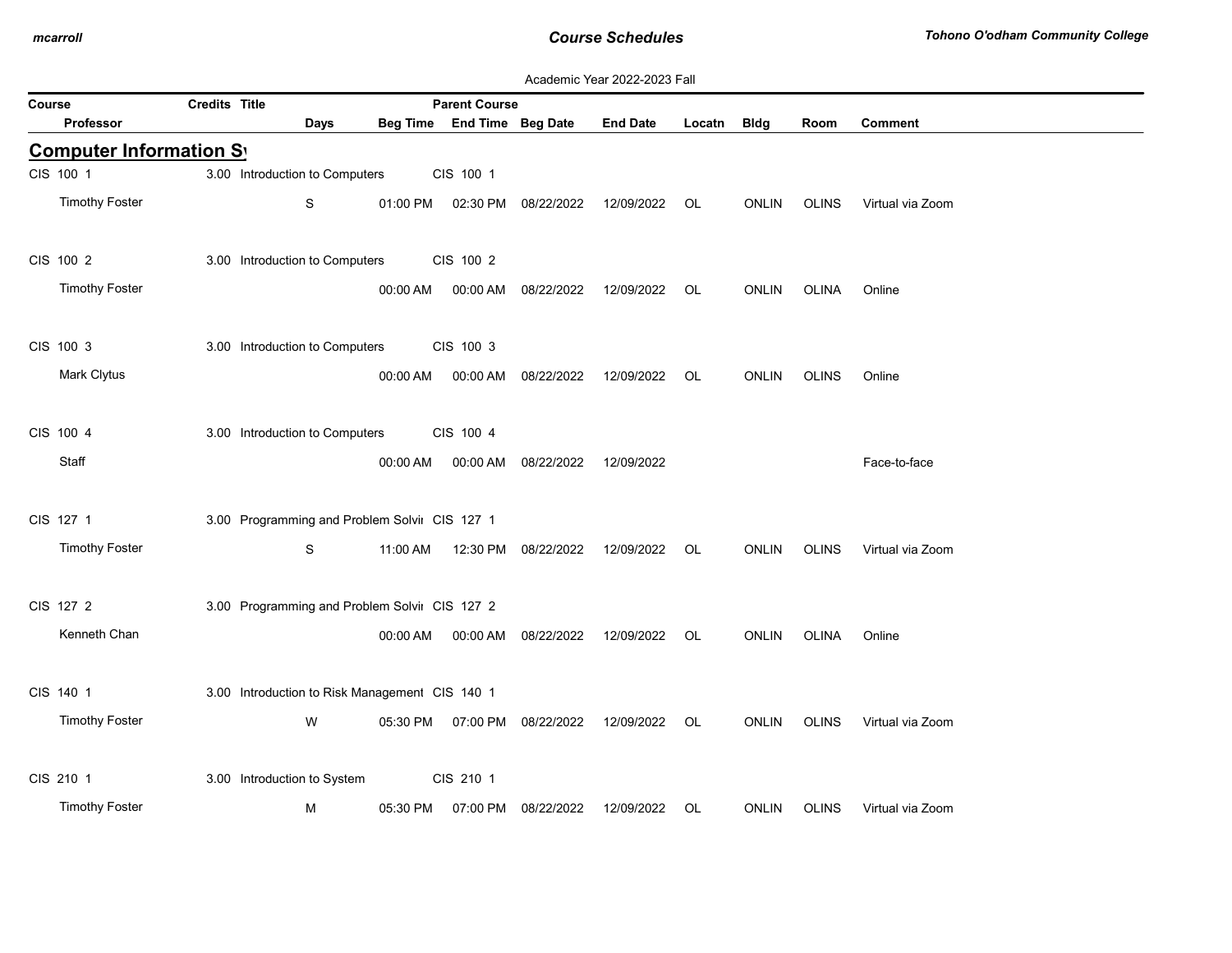|                               |                      |                                                  |          |                            |                     | Academic Year 2022-2023 Fall                                        |        |              |              |                  |
|-------------------------------|----------------------|--------------------------------------------------|----------|----------------------------|---------------------|---------------------------------------------------------------------|--------|--------------|--------------|------------------|
| Course                        | <b>Credits Title</b> |                                                  |          | <b>Parent Course</b>       |                     |                                                                     |        |              |              |                  |
| Professor                     |                      | Days                                             |          | Beg Time End Time Beg Date |                     | <b>End Date</b>                                                     | Locatn | Bldg         | Room         | <b>Comment</b>   |
| <b>Community Public Healt</b> |                      |                                                  |          |                            |                     |                                                                     |        |              |              |                  |
| CPH 178 1                     |                      | 3.00 Personal Health and Wellness                |          | CPH 178 1                  |                     |                                                                     |        |              |              |                  |
|                               |                      |                                                  |          |                            |                     |                                                                     |        |              |              |                  |
| <b>Computer Software Appl</b> |                      |                                                  |          |                            |                     |                                                                     |        |              |              |                  |
| CSA 100 1                     |                      | 1.00 Computer Literacy                           |          | CSA 100 1                  |                     |                                                                     |        |              |              |                  |
| Donald Eric Bowman            |                      | TR                                               | 12:00 PM |                            | 01:15 PM 08/22/2022 | 12/09/2022                                                          | SCAS   | <b>SCJM</b>  | 02           | Face to Face     |
|                               |                      |                                                  |          |                            |                     |                                                                     |        |              |              |                  |
| CSA 110 1                     |                      | 3.00 Spreadsheets: Microsoft Excel               |          | CSA 110 1                  |                     |                                                                     |        |              |              |                  |
| Staff                         |                      | MW                                               | 12:00 PM | 01:15 PM                   | 08/22/2022          | 12/09/2022                                                          | OL     | <b>ONLIN</b> | OLINS        | Virtual          |
|                               |                      |                                                  |          |                            |                     |                                                                     |        |              |              |                  |
| <b>Culinary Arts</b>          |                      |                                                  |          |                            |                     |                                                                     |        |              |              |                  |
| CUA 125 1                     |                      | 4.00 Professional Cooking Basics I               |          | CUA 125 1                  |                     |                                                                     |        |              |              |                  |
| Paschell M Wilson             |                      |                                                  | 00:00 AM |                            |                     | 00:00 AM  08/22/2022  12/09/2022  TCWKM  WKMUR  CLART  Face-to-face |        |              |              |                  |
|                               |                      |                                                  |          |                            |                     |                                                                     |        |              |              |                  |
| <b>Early Childhood</b>        |                      |                                                  |          |                            |                     |                                                                     |        |              |              |                  |
| ECE 105 1                     |                      | 3.00 Foundation of Early Childhood               |          | ECE 105 1                  |                     |                                                                     |        |              |              |                  |
| Diona L Williams              |                      | $\mathsf{T}$                                     | 04:00 PM |                            | 06:00 PM 08/22/2022 | 12/09/2022                                                          | OL     | <b>ONLIN</b> | <b>OLINS</b> | Virtual via Zoom |
|                               |                      |                                                  |          |                            |                     |                                                                     |        |              |              |                  |
| ECE 110 1                     |                      | 3.00 Emergent Language and                       |          | ECE 110 1                  |                     |                                                                     |        |              |              |                  |
| Diona L Williams              |                      | M                                                | 04:00 PM | 06:00 PM                   | 08/22/2022          | 12/09/2022                                                          | OL.    | <b>ONLIN</b> | <b>OLINS</b> | Virtual via Zoom |
|                               |                      |                                                  |          |                            |                     |                                                                     |        |              |              |                  |
| ECE 125 1                     |                      | 3.00 Nutrition, Health, and Safety for ECE 125 1 |          |                            |                     |                                                                     |        |              |              |                  |
| Diona L Williams              |                      | W                                                | 04:00 PM |                            | 06:00 PM 08/22/2022 | 12/09/2022                                                          | OL     | <b>ONLIN</b> | <b>OLINS</b> | Virtual via Zoom |
|                               |                      |                                                  |          |                            |                     |                                                                     |        |              |              |                  |
| ECE 217 1                     |                      | 3.00 Child Development                           |          | ECE 217 1                  |                     |                                                                     |        |              |              |                  |
| Diona L Williams              |                      |                                                  | 00:00 AM | 00:00 AM                   | 08/22/2022          | 12/09/2022                                                          | OL     | <b>ONLIN</b> | OLINA        | Online           |
|                               |                      |                                                  |          |                            |                     |                                                                     |        |              |              |                  |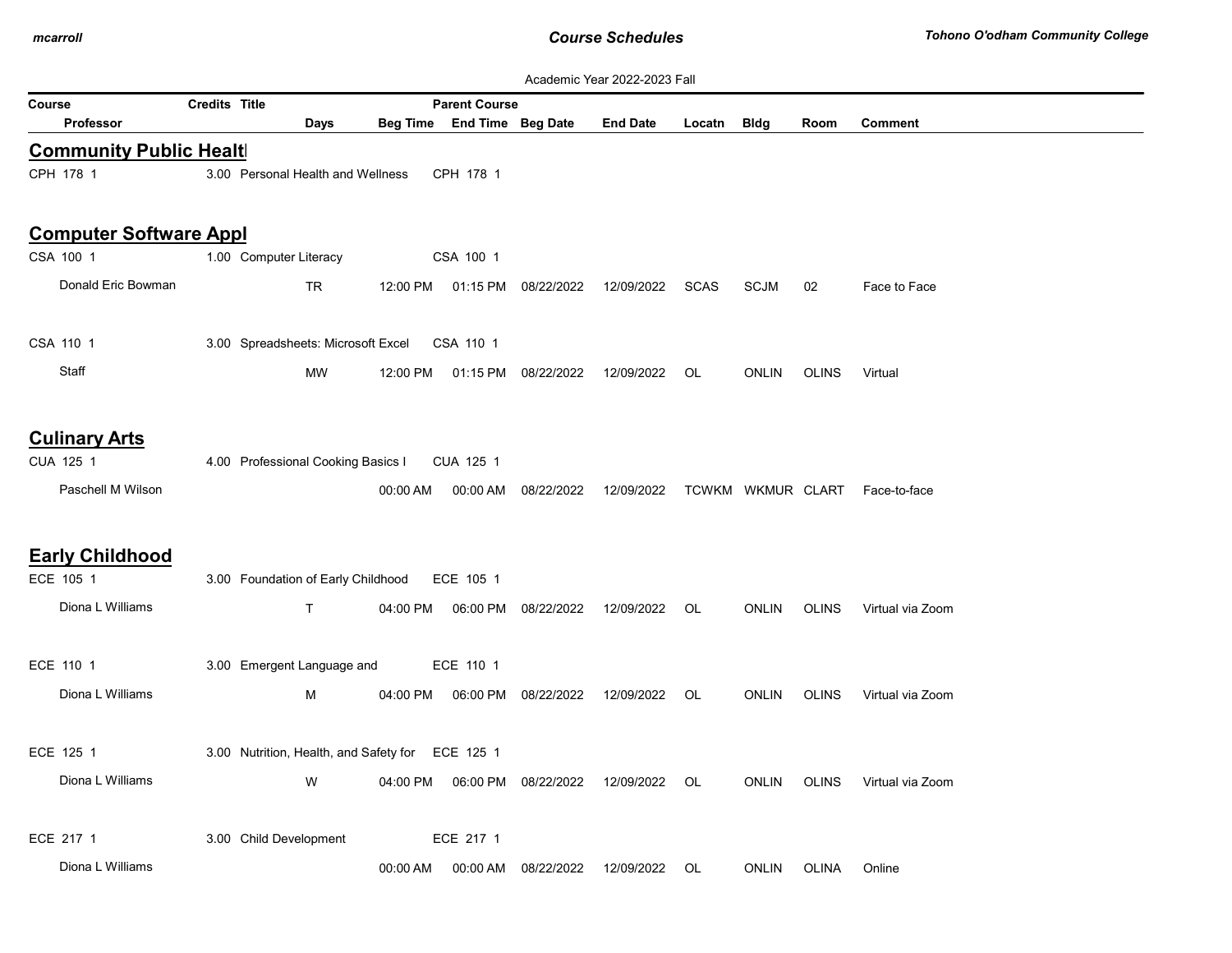|                        |               |                                                   |          |                            |                     | Academic Year 2022-2023 Fall |        |              |              |                  |
|------------------------|---------------|---------------------------------------------------|----------|----------------------------|---------------------|------------------------------|--------|--------------|--------------|------------------|
| Course                 | Credits Title |                                                   |          | <b>Parent Course</b>       |                     |                              |        |              |              |                  |
| <b>Professor</b>       |               | Days                                              |          | Beg Time End Time Beg Date |                     | <b>End Date</b>              | Locatn | <b>Bldg</b>  | Room         | <b>Comment</b>   |
| <b>Early Childhood</b> |               |                                                   |          |                            |                     |                              |        |              |              |                  |
| ECE 291 1              |               | 4.00 Internship for Students with                 |          | ECE 291 1                  |                     |                              |        |              |              |                  |
| Diona L Williams       |               | R                                                 | 04:00 PM | 06:00 PM                   | 08/22/2022          | 12/09/2022                   | OL     | <b>ONLIN</b> | <b>OLINS</b> | Virtual via Zoom |
| <b>Economics</b>       |               |                                                   |          |                            |                     |                              |        |              |              |                  |
| ECN 201 1              |               | 3.00 Microeconomic Principles                     |          | ECN 201 1                  |                     |                              |        |              |              |                  |
| Staff                  |               |                                                   | 00:00 AM |                            | 00:00 AM 08/22/2022 | 12/09/2022                   |        |              |              | TBD              |
| ECN 202 1              |               | 3.00 Macroeconomic Principles                     |          | ECN 202 1                  |                     |                              |        |              |              |                  |
| Staff                  |               | $\mathsf{R}$                                      | 05:30 PM | 08:00 PM                   | 08/22/2022          | 12/09/2022                   | OL.    | <b>ONLIN</b> | <b>OLINS</b> | Virtual          |
| <b>Education</b>       |               |                                                   |          |                            |                     |                              |        |              |              |                  |
| EDU 201 1              |               | 3.00 Diversity in Education                       |          | EDU 201 1                  |                     |                              |        |              |              |                  |
| Erin Aguilar           |               | $\mathsf{T}$                                      | 05:30 PM | 07:00 PM                   | 08/22/2022          | 12/09/2022                   | OL     | <b>ONLIN</b> | <b>OLINS</b> | Virtual via Zoom |
| EDU 202 1              |               | 3.00 Introduction to Special Education EDU 202 1  |          |                            |                     |                              |        |              |              |                  |
| Erin Aguilar           |               | R.                                                | 05:30 PM | 07:00 PM                   | 08/22/2022          | 12/09/2022                   | OL.    | <b>ONLIN</b> | <b>OLINS</b> | Virtual via Zoom |
| Geography<br>GEO 170 1 |               | 3.00 Introduction to Geospatial                   |          | GEO 170 1                  |                     |                              |        |              |              |                  |
|                        |               |                                                   |          |                            |                     |                              |        |              |              |                  |
| Jason M Post           |               |                                                   | 00:00 AM | 00:00 AM                   | 08/22/2022          | 12/09/2022                   | OL     | <b>ONLIN</b> | <b>OLINA</b> | Online           |
| GEO 217 1              |               | 2.00 Introduction to Global Positioning GEO 217 1 |          |                            |                     |                              |        |              |              |                  |
| Jason M Post           |               | F                                                 | 02:00 PM | 04:50 PM                   | 08/22/2022          | 12/09/2022                   | WEST   | MURAL CLAB   |              | Face-to-face     |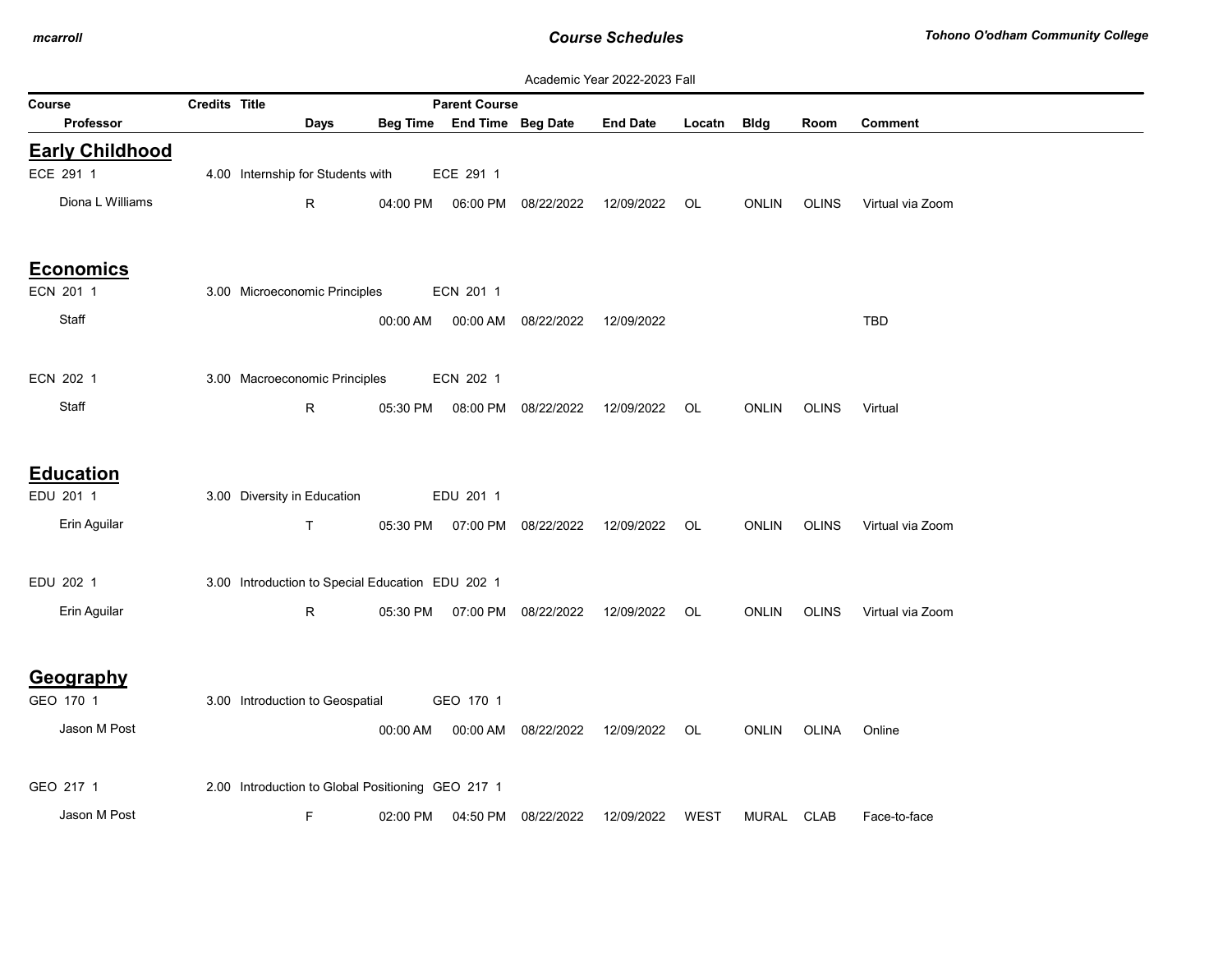|        | Academic Year 2022-2023 Fall |               |                                               |          |                      |                                  |                 |        |                   |              |                  |
|--------|------------------------------|---------------|-----------------------------------------------|----------|----------------------|----------------------------------|-----------------|--------|-------------------|--------------|------------------|
| Course |                              | Credits Title |                                               |          | <b>Parent Course</b> |                                  |                 |        |                   |              |                  |
|        | Professor                    |               | Days                                          | Beg Time |                      | End Time Beg Date                | <b>End Date</b> | Locatn | <b>Bldg</b>       | Room         | Comment          |
|        | Geography                    |               |                                               |          |                      |                                  |                 |        |                   |              |                  |
|        | GEO 267 1                    |               | 3.00 Introduction to GIS                      |          | GEO 267 1            |                                  |                 |        |                   |              |                  |
|        | Jason M Post                 |               | <b>TR</b>                                     | 02:00 PM |                      | 03:50 PM 08/22/2022              | 12/09/2022      | OL.    | <b>ONLIN</b>      | <b>OLINS</b> | Virtual via Zoom |
|        | GEO 270 1                    |               | 3.00 Remote Sensing                           |          | GEO 270 1            |                                  |                 |        |                   |              |                  |
|        | Jason M Post                 |               |                                               |          |                      |                                  |                 |        |                   |              |                  |
|        |                              |               | MW                                            | 02:00 PM |                      | 03:50 PM 08/22/2022              | 12/09/2022      | OL     | <b>ONLIN</b>      | <b>OLINS</b> | Virtual via Zoom |
|        | GEO 285 1                    |               | 1.00 Geographic Infomation Systems GEO 285 1  |          |                      |                                  |                 |        |                   |              |                  |
|        | Jason M Post                 |               | F.                                            | 12:00 PM |                      | 01:50 PM 08/22/2022              | 12/09/2022      | OL     | <b>ONLIN</b>      | <b>OLINS</b> | Virtual via Zoom |
|        |                              |               |                                               |          |                      |                                  |                 |        |                   |              |                  |
|        | <b>History</b>               |               |                                               |          |                      |                                  |                 |        |                   |              |                  |
|        | HIS 101 1                    |               | 3.00 Introduction to Western                  |          | HIS 101 1            |                                  |                 |        |                   |              |                  |
|        | Sharon LaVon Parker          |               | S                                             | 11:00 AM |                      | 01:00 PM 08/22/2022              | 12/09/2022      | OL     | <b>ONLIN</b>      | <b>OLINS</b> | Virtual via Zoom |
|        |                              |               |                                               |          |                      |                                  |                 |        |                   |              |                  |
|        | HIS 101 2                    |               | 3.00 Introduction to Western                  |          | HIS 101 2            |                                  |                 |        |                   |              |                  |
|        | David Harold Beeksma         |               |                                               | 00:00 AM |                      | 00:00 AM 08/22/2022              | 12/09/2022      | OL     | <b>ONLIN</b>      | OLINA        | Online           |
|        | HIS 102 1                    |               | 3.00 Introduction to Western                  |          | HIS 102 1            |                                  |                 |        |                   |              |                  |
|        | Xina Uhl                     |               | MW                                            | 04:30 PM |                      | 05:45 PM 08/22/2022              | 12/09/2022      | OL     | <b>ONLIN</b>      | <b>OLINS</b> | Virtual          |
|        |                              |               |                                               |          |                      |                                  |                 |        |                   |              |                  |
|        | HIS 122 1                    |               | 3.00 Tohono O'odham History and Cul HIS 122 1 |          |                      |                                  |                 |        |                   |              |                  |
|        | Jacelle Erin Ramon-Sauberan  |               | <b>TR</b>                                     |          |                      | 05:00 PM   06:15 PM   08/22/2022 | 12/09/2022      | OL.    | <b>ONLIN</b>      | <b>OLINS</b> | Virtual via Zoom |
|        |                              |               |                                               |          |                      |                                  |                 |        |                   |              |                  |
|        | HIS 122 2                    |               | 3.00 Tohono O'odham History and Cul HIS 122 2 |          |                      |                                  |                 |        |                   |              |                  |
|        | Jacelle Erin Ramon-Sauberan  |               | W                                             | 05:00 PM |                      | 07:30 PM 08/22/2022              | 12/09/2022      |        | TCSDM SDGSK CLRM2 |              | Face-to-face     |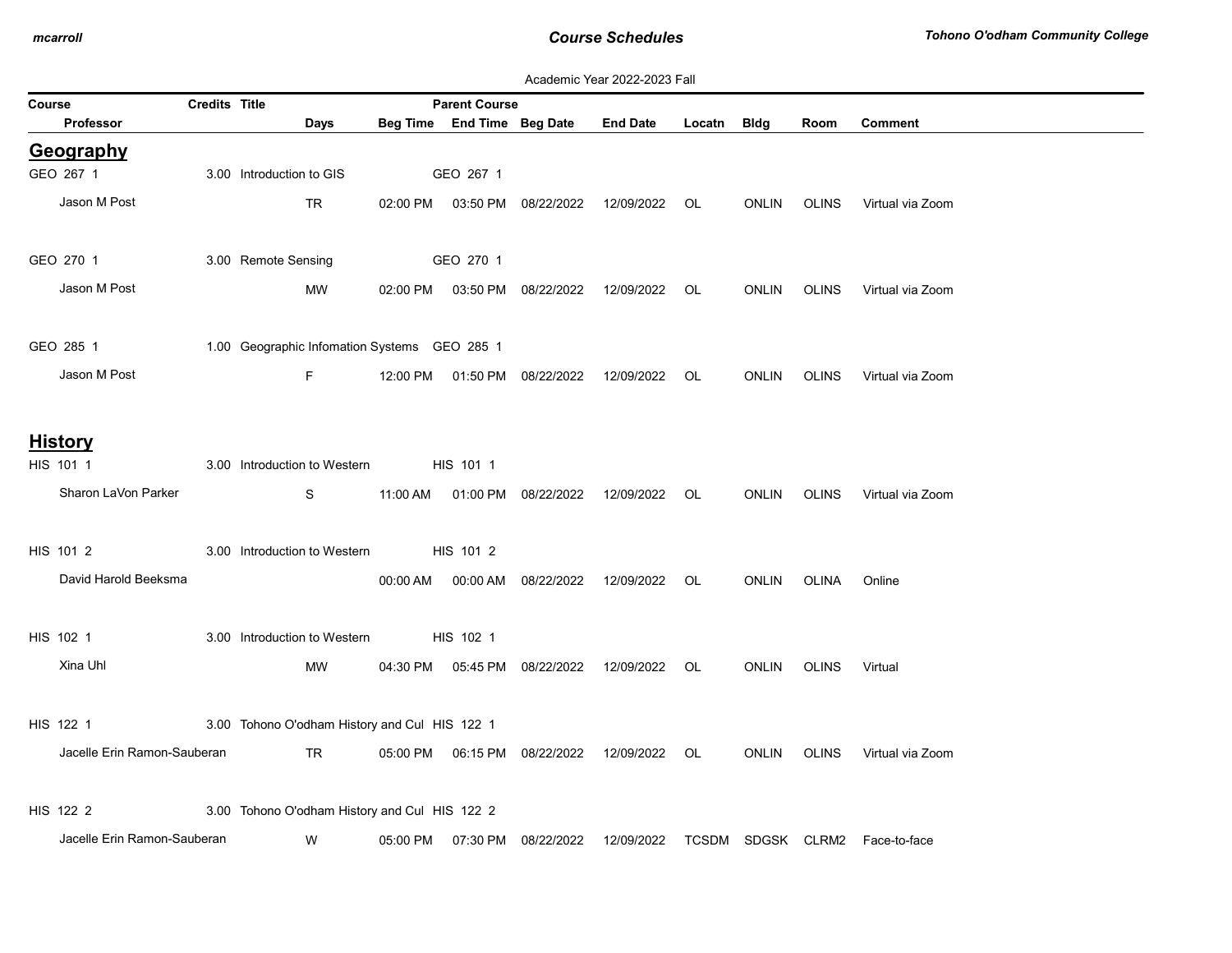|        | Academic Year 2022-2023 Fall |                      |                                               |          |                            |                                  |                 |             |              |              |                             |  |
|--------|------------------------------|----------------------|-----------------------------------------------|----------|----------------------------|----------------------------------|-----------------|-------------|--------------|--------------|-----------------------------|--|
| Course |                              | <b>Credits Title</b> |                                               |          | <b>Parent Course</b>       |                                  |                 |             |              |              |                             |  |
|        | <b>Professor</b>             |                      | <b>Days</b>                                   |          | Beg Time End Time Beg Date |                                  | <b>End Date</b> | Locatn      | <b>Bldg</b>  | Room         | <b>Comment</b>              |  |
|        | <b>History</b>               |                      |                                               |          |                            |                                  |                 |             |              |              |                             |  |
|        | HIS 122 3                    |                      | 3.00 Tohono O'odham History and Cul HIS 122 3 |          |                            |                                  |                 |             |              |              |                             |  |
|        | Jacelle Erin Ramon-Sauberan  |                      |                                               | 00:00 AM | 00:00 AM                   | 08/22/2022                       | 12/09/2022      | OL          | <b>ONLIN</b> | <b>OLINA</b> | Online                      |  |
|        |                              |                      |                                               |          |                            |                                  |                 |             |              |              |                             |  |
|        | HIS 122 4                    |                      | 3.00 Tohono O'odham History and Cul HIS 122 4 |          |                            |                                  |                 |             |              |              |                             |  |
|        | Jacelle Erin Ramon-Sauberan  |                      |                                               | 00:00 AM | 00:00 AM                   | 08/22/2022                       | 12/09/2022      | OL          | <b>ONLIN</b> | OLINA        | Online                      |  |
|        |                              |                      |                                               |          |                            |                                  |                 |             |              |              |                             |  |
|        | HIS 122 5                    |                      | 3.00 Tohono O'odham History and Cul HIS 122 5 |          |                            |                                  |                 |             |              |              |                             |  |
|        | Dwayne Pierce                |                      | <b>TR</b>                                     |          |                            | 12:00 PM  01:15 PM  08/22/2022   | 12/09/2022      | OL          | <b>ONLIN</b> | <b>OLINS</b> | Virtual via Zoom            |  |
|        |                              |                      |                                               |          |                            |                                  |                 |             |              |              |                             |  |
|        |                              |                      |                                               |          |                            |                                  |                 |             |              |              |                             |  |
|        | HIS 122 6                    |                      | 3.00 Tohono O'odham History and Cul HIS 122 6 |          |                            |                                  |                 |             |              |              |                             |  |
|        | Jacelle Erin Ramon-Sauberan  |                      |                                               | 00:00 AM | 00:00 AM                   | 08/22/2022                       | 12/09/2022      | TOHS        | TOHSS 108    |              | <b>TOHS Dual Enrollment</b> |  |
|        |                              |                      |                                               |          |                            |                                  |                 |             |              |              |                             |  |
|        | HIS 130 1                    |                      | 3.00 Apache History I                         |          | HIS 130 1                  |                                  |                 |             |              |              |                             |  |
|        | Marcus Macktima              |                      | MW                                            | 05:30 PM |                            | 06:45 PM 08/22/2022              | 12/09/2022      | OL          | <b>ONLIN</b> | <b>OLINS</b> | Virtual                     |  |
|        |                              |                      |                                               |          |                            |                                  |                 |             |              |              |                             |  |
|        | HIS 130 2                    |                      | 3.00 Apache History I                         |          | HIS 130 2                  |                                  |                 |             |              |              |                             |  |
|        | Staff                        |                      | TR                                            |          |                            | 03:00 PM   04:15 PM   08/22/2022 | 12/09/2022      | <b>SCAS</b> | <b>SCMB</b>  | 10           | Face to Face                |  |
|        |                              |                      |                                               |          |                            |                                  |                 |             |              |              |                             |  |
|        | HIS 130 3                    |                      | 3.00 Apache History I                         |          | HIS 130 3                  |                                  |                 |             |              |              |                             |  |
|        | Marcus Macktima              |                      |                                               | 00:00 AM | 00:00 AM                   | 08/22/2022                       | 12/09/2022      | OL.         | <b>ONLIN</b> | OLINA        | Online                      |  |
|        |                              |                      |                                               |          |                            |                                  |                 |             |              |              |                             |  |
|        | HIS 130 4                    |                      | 3.00 Apache History I                         |          | HIS 130 4                  |                                  |                 |             |              |              |                             |  |
|        |                              |                      |                                               |          |                            |                                  |                 |             |              |              |                             |  |
|        | Staff                        |                      | <b>TR</b>                                     | 05:30 PM | 06:45 PM                   | 08/22/2022                       | 12/09/2022      | <b>SCAS</b> | <b>SCJM</b>  | 01           | Face to Face                |  |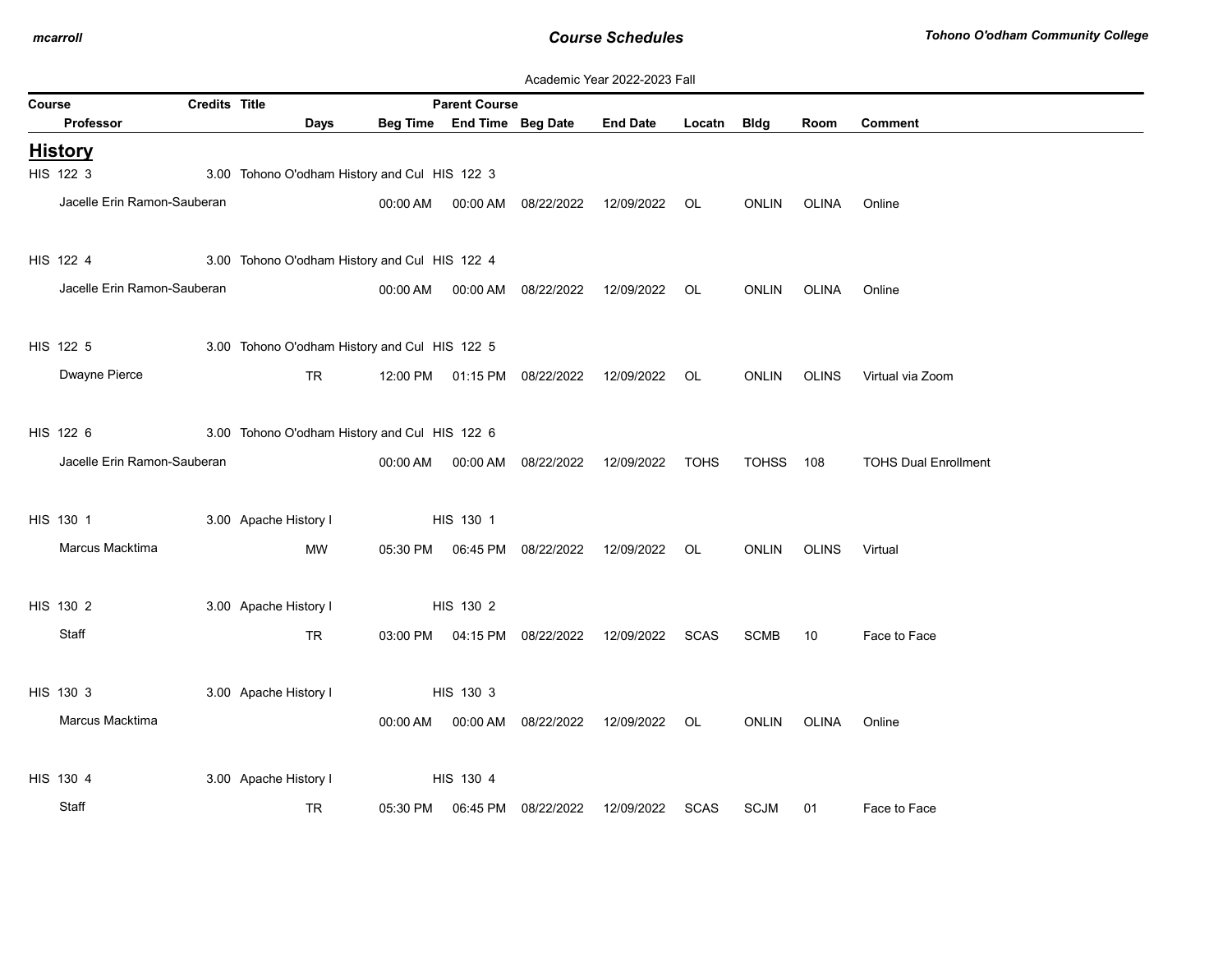| Academic Year 2022-2023 Fall    |               |                                                 |          |                            |                     |                 |        |              |              |                  |
|---------------------------------|---------------|-------------------------------------------------|----------|----------------------------|---------------------|-----------------|--------|--------------|--------------|------------------|
| Course                          | Credits Title |                                                 |          | <b>Parent Course</b>       |                     |                 |        |              |              |                  |
| Professor                       |               | Days                                            |          | Beg Time End Time Beg Date |                     | <b>End Date</b> | Locatn | <b>Bldg</b>  | Room         | <b>Comment</b>   |
| <b>History</b>                  |               |                                                 |          |                            |                     |                 |        |              |              |                  |
| HIS 274 1                       |               | 3.00 The Holocaust                              |          | HIS 274 1                  |                     |                 |        |              |              |                  |
| Sharon LaVon Parker             |               | <b>TR</b>                                       | 05:30 PM |                            | 06:45 PM 08/22/2022 | 12/09/2022      | OL     | <b>ONLIN</b> | <b>OLINS</b> | Virtual via Zoom |
| <b>Humanities</b>               |               |                                                 |          |                            |                     |                 |        |              |              |                  |
| HUM 260 1                       |               | 3.00 Intercultural Perspectives                 |          | HUM 260 1                  |                     |                 |        |              |              |                  |
| Jared Call                      |               |                                                 | 00:00 AM | 00:00 AM                   | 08/22/2022          | 12/09/2022      | OL.    | <b>ONLIN</b> | <b>OLINA</b> | Online           |
| <b>Integrated Reading and \</b> |               |                                                 |          |                            |                     |                 |        |              |              |                  |
| IRW 090 1                       |               | 4.00 IRW II, Integrated Reading and             |          | IRW 090 1                  |                     |                 |        |              |              |                  |
| Staff                           |               | <b>MW</b>                                       | 05:30 PM |                            | 06:45 PM 08/22/2022 | 12/09/2022      | OL     | <b>ONLIN</b> | <b>OLINS</b> | Virtual          |
| <b>Literature</b>               |               |                                                 |          |                            |                     |                 |        |              |              |                  |
| LIT 174 1                       |               | 3.00 Introduction to Native American LIT 174 1  |          |                            |                     |                 |        |              |              |                  |
| <b>Edison Cassadore</b>         |               | <b>TR</b>                                       | 09:00 AM | 10:15 AM                   | 08/22/2022          | 12/09/2022      | OL.    | <b>ONLIN</b> | OLINS        | Virtual via Zoom |
| LIT 274 1                       |               | 3.00 Native American Literature                 |          | LIT 274 1                  |                     |                 |        |              |              |                  |
| Edison Cassadore                |               | TR                                              | 10:45 AM |                            | 12:00 PM 08/22/2022 | 12/09/2022      | OL     | <b>ONLIN</b> | <b>OLINS</b> | Virtual via Zoom |
| LIT 289 1                       |               | 3.00 Literature and Film                        |          | LIT 289 1                  |                     |                 |        |              |              |                  |
| Robert Meyer                    |               |                                                 | 00:00 AM | 00:00 AM                   | 08/22/2022          | 12/09/2022      | OL.    | <b>ONLIN</b> | <b>OLINA</b> | Online           |
| LIT 290 1                       |               | 3.00 World Literature and Global Film LIT 290 1 |          |                            |                     |                 |        |              |              |                  |
| <b>Edison Cassadore</b>         |               | <b>MWF</b>                                      | 12:45 PM | 02:00 PM                   | 08/22/2022          | 12/09/2022      | OL     | <b>ONLIN</b> | <b>OLINS</b> | Virtual via Zoom |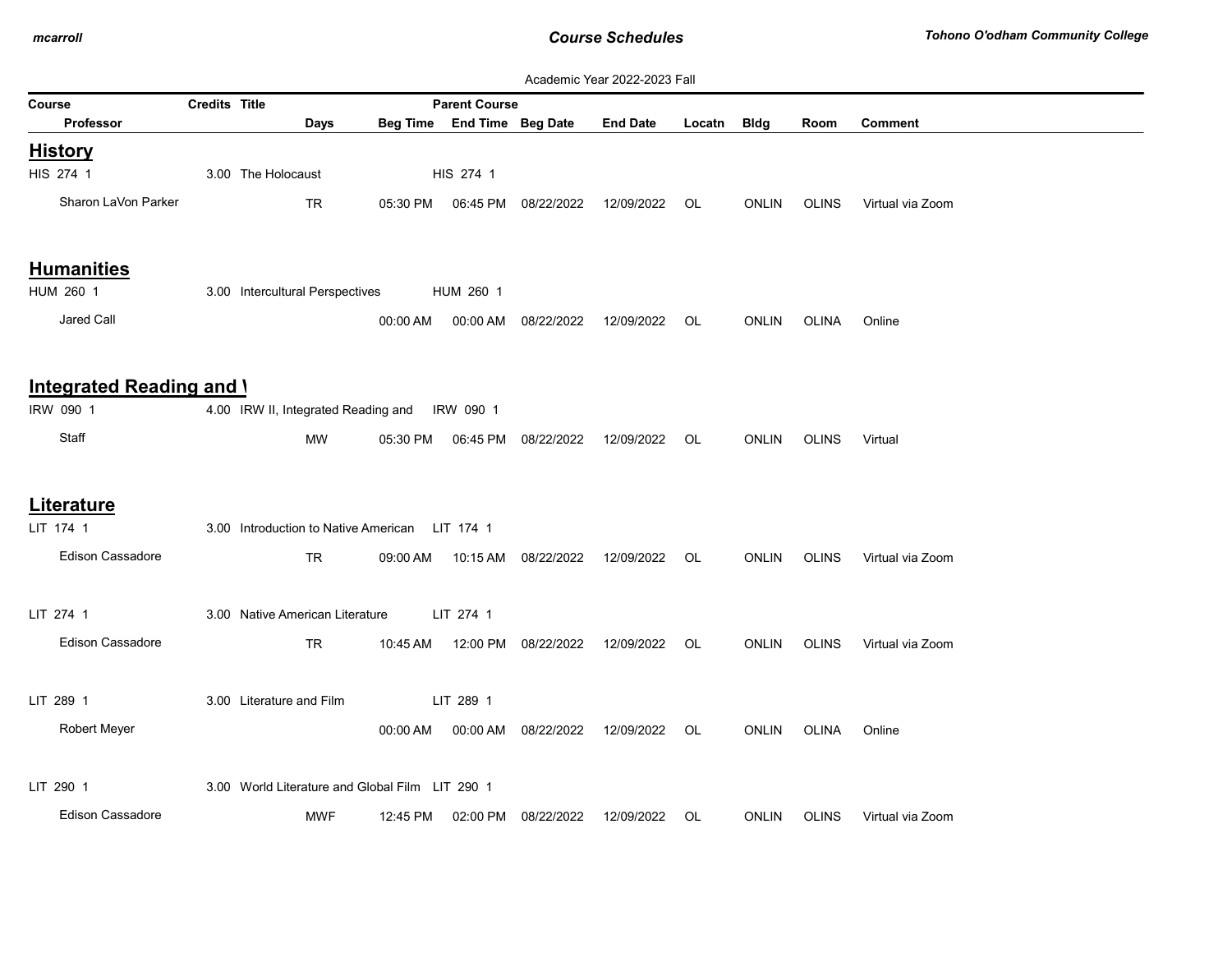|  | Academic Year 2022-2023 Fall |  |
|--|------------------------------|--|
|  |                              |  |

| Course |                    | Credits Title |                                | <b>Parent Course</b> |                            |                      |                                                |             |              |              |                  |
|--------|--------------------|---------------|--------------------------------|----------------------|----------------------------|----------------------|------------------------------------------------|-------------|--------------|--------------|------------------|
|        | Professor          |               | <b>Days</b>                    |                      | Beg Time End Time Beg Date |                      | <b>End Date</b>                                | Locatn Bldg |              | Room         | <b>Comment</b>   |
|        | <b>Mathematics</b> |               |                                |                      |                            |                      |                                                |             |              |              |                  |
|        | MAT 082 1          |               | 3.00 Basic College Mathematics |                      | MAT 082 1                  |                      |                                                |             |              |              |                  |
|        | Zorayda Agus       |               | MW                             | 05:30 PM             |                            | 06:45 PM 08/22/2022  | 12/09/2022                                     | OL          | ONLIN        | <b>OLINS</b> | Virtual          |
|        | MAT 082 2          |               | 3.00 Basic College Mathematics |                      | MAT 082 2                  |                      |                                                |             |              |              |                  |
|        | Richard Lee        |               |                                | 00:00 AM             |                            | 00:00 AM 08/22/2022  | 12/09/2022 OL                                  |             | <b>ONLIN</b> | OLINA        | Online           |
|        | MAT 082 3          |               | 3.00 Basic College Mathematics |                      | MAT 082 3                  |                      |                                                |             |              |              |                  |
|        | Zorayda Agus       |               | R.                             |                      |                            |                      | 05:30 PM  07:40 PM  08/22/2022  12/09/2022  OL |             | ONLIN        | OLINS        | Virtual          |
|        | MAT 086 1          |               | 3.00 Pre-Algebra               |                      | MAT 086 1                  |                      |                                                |             |              |              |                  |
|        | Zorayda Agus       |               | <b>MW</b>                      | 05:30 PM             |                            | 06:45 PM 08/22/2022  | 12/09/2022                                     | OL          | <b>ONLIN</b> | OLINS        | Online           |
|        | MAT 086 2          |               | 3.00 Pre-Algebra               |                      | MAT 086 2                  |                      |                                                |             |              |              |                  |
|        | Richard Lee        |               |                                | 00:00 AM             |                            | 00:00 AM 08/22/2022  | 12/09/2022                                     | OL          | <b>ONLIN</b> | OLINA        | Online           |
|        | MAT 086 3          |               | 3.00 Pre-Algebra               |                      | MAT 086 3                  |                      |                                                |             |              |              |                  |
|        | Zorayda Agus       |               | R                              | 05:30 PM             |                            | 07:40 PM 08/22/2022  | 12/09/2022 OL                                  |             | <b>ONLIN</b> | OLINS        | Virtual          |
|        | MAT 089 1          |               | 4.00 Elementary Algebra        |                      | MAT 089 1                  |                      |                                                |             |              |              |                  |
|        | MD Mobarak Hossain |               | F.                             | 09:30 AM             |                            | 11:45 AM  08/22/2022 | 12/09/2022 OL                                  |             | <b>ONLIN</b> | <b>OLINS</b> | Virtual via Zoom |
|        | MAT 089 2          |               | 4.00 Elementary Algebra        |                      | MAT 089 2                  |                      |                                                |             |              |              |                  |
|        | Shaodong Lin       |               | МW                             | 09:00 AM             | 10:15 AM                   | 08/22/2022           | 12/09/2022                                     | OL          | <b>ONLIN</b> | <b>OLINS</b> | Virtual via Zoom |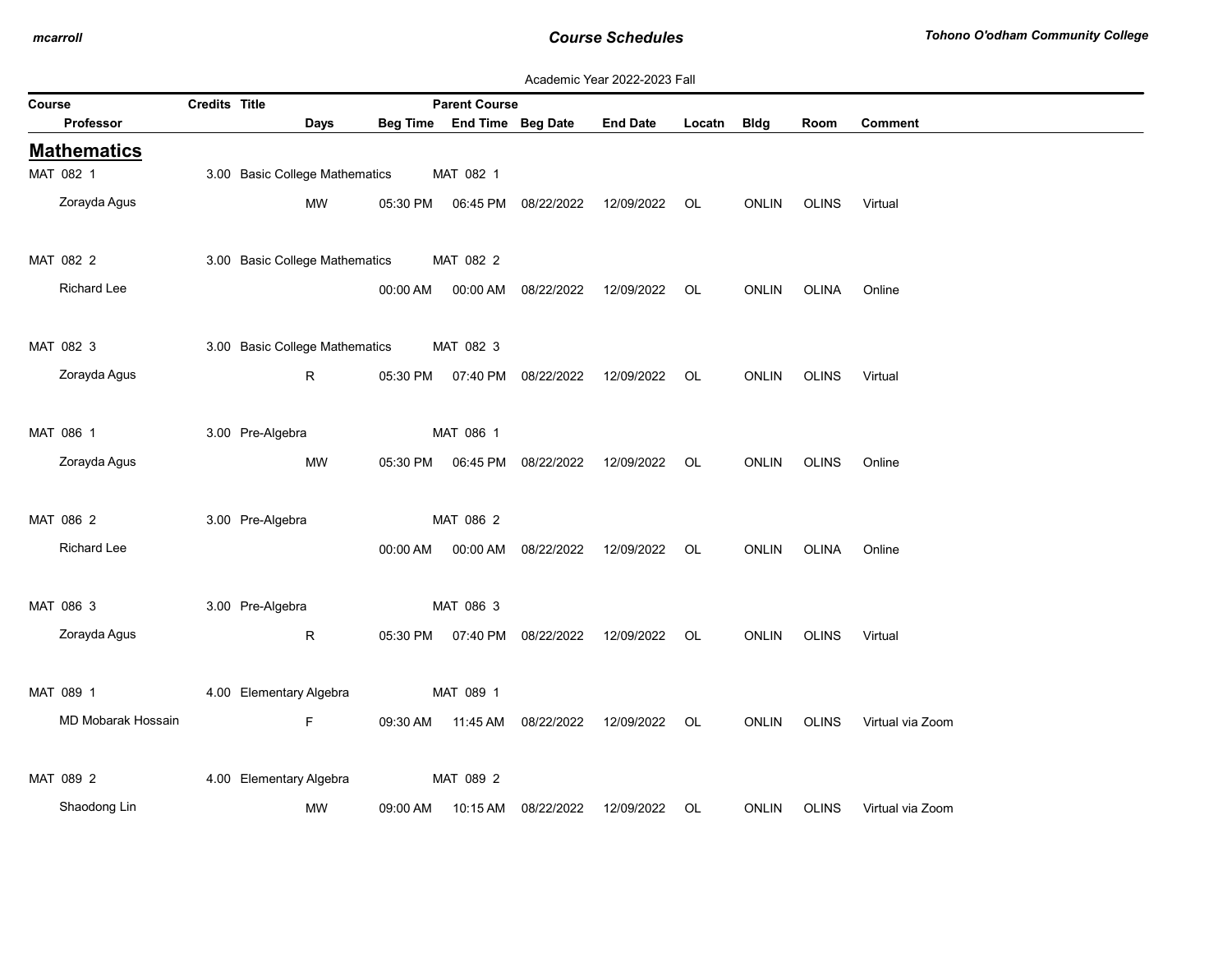| Course |                    | Credits Title |                                              | <b>Parent Course</b> |                            |                                |                                                |        |              |              |                                 |
|--------|--------------------|---------------|----------------------------------------------|----------------------|----------------------------|--------------------------------|------------------------------------------------|--------|--------------|--------------|---------------------------------|
|        | Professor          |               | Days                                         |                      | Beg Time End Time Beg Date |                                | <b>End Date</b>                                | Locatn | <b>Bldg</b>  | Room         | Comment                         |
|        | <b>Mathematics</b> |               |                                              |                      |                            |                                |                                                |        |              |              |                                 |
|        | MAT 089 3          |               | 4.00 Elementary Algebra                      |                      | MAT 089 3                  |                                |                                                |        |              |              |                                 |
|        | Shaodong Lin       |               | TR                                           | 01:00 PM             |                            | 03:00 PM 08/22/2022 12/09/2022 |                                                |        |              |              | TCSDM SDGSK CLRM4 Face--to-face |
|        | MAT 092 1          |               | 3.00 Elementary Algebra                      |                      | MAT 092 1                  |                                |                                                |        |              |              |                                 |
|        | Zorayda Agus       |               | <b>MW</b>                                    | 05:30 PM             |                            | 06:45 PM 08/22/2022            | 12/09/2022 OL                                  |        | <b>ONLIN</b> | <b>OLINS</b> | Virtual                         |
|        | MAT 092 2          |               | 3.00 Elementary Algebra                      |                      | MAT 092 2                  |                                |                                                |        |              |              |                                 |
|        | Richard Lee        |               |                                              |                      |                            |                                | 00:00 AM  00:00 AM  08/22/2022  12/09/2022  OL |        |              | ONLIN OLINA  | Online                          |
|        | MAT 092 3          |               | 3.00 Elementary Algebra                      |                      | MAT 092 3                  |                                |                                                |        |              |              |                                 |
|        | Zorayda Agus       |               | R                                            | 05:30 PM             |                            | 07:40 PM 08/22/2022            | 12/09/2022 OL                                  |        | <b>ONLIN</b> | <b>OLINS</b> | Virtual                         |
|        | MAT 122 1          |               | 3.00 Intermediate Algebra                    |                      | MAT 122 1                  |                                |                                                |        |              |              |                                 |
|        | Zorayda Agus       |               | MW                                           | 05:30 PM             |                            | 06:45 PM 08/22/2022            | 12/09/2022 OL                                  |        | <b>ONLIN</b> | <b>OLINS</b> | Virtual                         |
|        | MAT 122 2          |               | 3.00 Intermediate Algebra                    |                      | MAT 122 2                  |                                |                                                |        |              |              |                                 |
|        | <b>Richard Lee</b> |               |                                              | 00:00 AM             | 00:00 AM                   | 08/22/2022                     | 12/09/2022 OL                                  |        | <b>ONLIN</b> | OLINA        | Online                          |
|        | MAT 122 3          |               | 3.00 Intermediate Algebra                    |                      | MAT 122 3                  |                                |                                                |        |              |              |                                 |
|        | Zorayda Agus       |               | $\mathsf{R}$                                 |                      |                            |                                | 05:30 PM  07:40 PM  08/22/2022  12/09/2022  OL |        | ONLIN        | OLINS        | Virtual                         |
|        | MAT 142 1          |               | 3.00 Topics in College Mathematics MAT 142 1 |                      |                            |                                |                                                |        |              |              |                                 |
|        | Zorayda Agus       |               | <b>MW</b>                                    | 05:30 PM             | 06:45 PM                   | 08/22/2022                     | 12/09/2022                                     | OL     | <b>ONLIN</b> | <b>OLINS</b> | Virtual                         |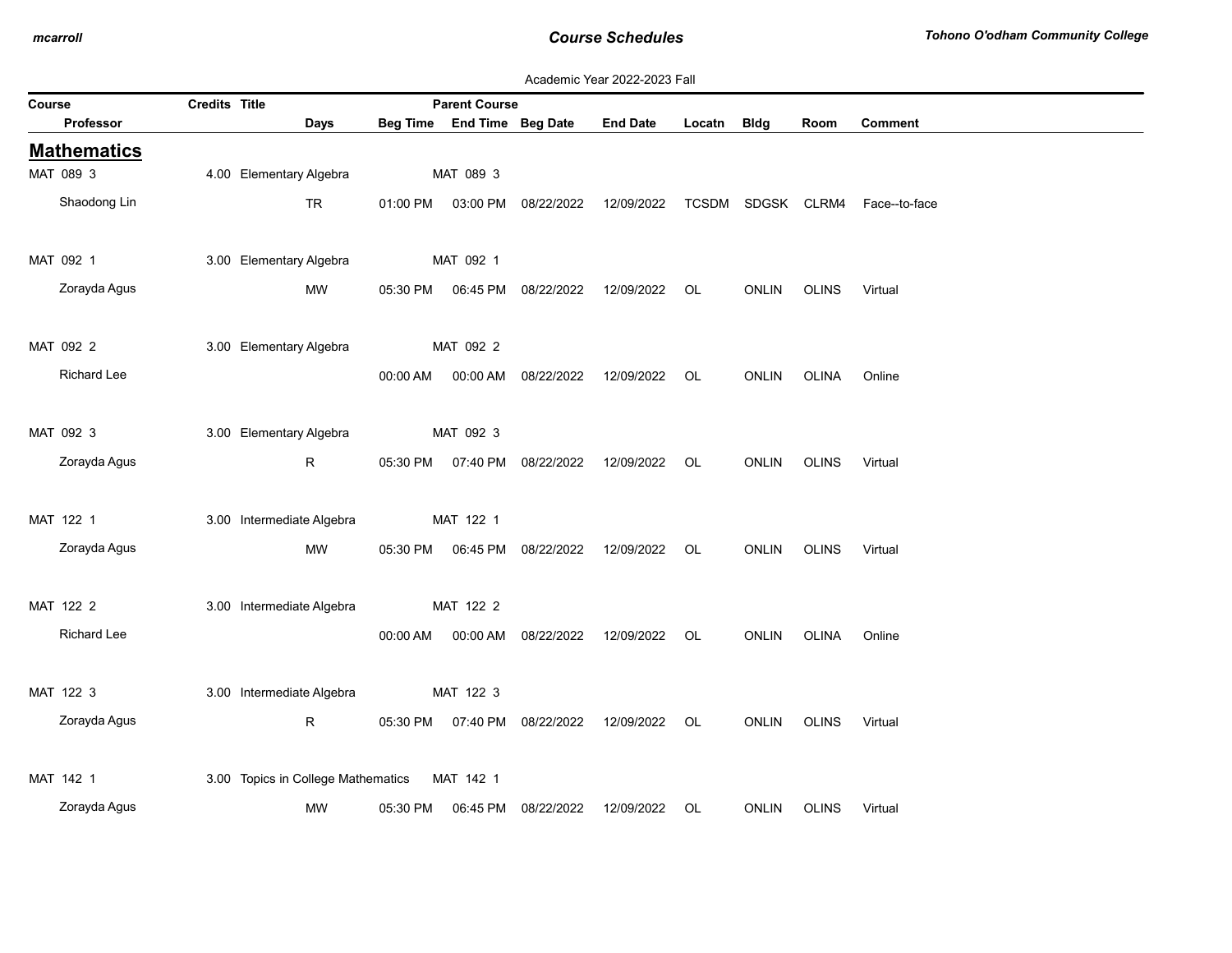|        |                    |                      |                                                |          |                      |                     | Academic Year 2022-2023 Fall |        |                   |              |                                |
|--------|--------------------|----------------------|------------------------------------------------|----------|----------------------|---------------------|------------------------------|--------|-------------------|--------------|--------------------------------|
| Course |                    | <b>Credits Title</b> |                                                |          | <b>Parent Course</b> |                     |                              |        |                   |              |                                |
|        | Professor          |                      | Days                                           | Beg Time | End Time Beg Date    |                     | <b>End Date</b>              | Locatn | <b>Bldg</b>       | Room         | <b>Comment</b>                 |
|        | <b>Mathematics</b> |                      |                                                |          |                      |                     |                              |        |                   |              |                                |
|        | MAT 142 2          |                      | 3.00 Topics in College Mathematics             |          | MAT 142 2            |                     |                              |        |                   |              |                                |
|        | Richard Lee        |                      |                                                | 00:00 AM | 00:00 AM             | 08/22/2022          | 12/09/2022                   | OL     | <b>ONLIN</b>      | <b>OLINA</b> | Virtual                        |
|        | MAT 142 3          |                      | 3.00 Topics in College Mathematics             |          | MAT 142 3            |                     |                              |        |                   |              |                                |
|        | Zorayda Agus       |                      | R                                              | 05:30 PM |                      | 07:40 PM 08/22/2022 | 12/09/2022                   | OL     | <b>ONLIN</b>      | <b>OLINS</b> | Virtual                        |
|        |                    |                      |                                                |          |                      |                     |                              |        |                   |              |                                |
|        | MAT 142H 1         |                      | 4.00 College Mathematics                       |          | MAT 142H 1           |                     |                              |        |                   |              |                                |
|        | Shaodong Lin       |                      | MW                                             | 11:00 AM | 12:30 PM             | 08/22/2022          | 12/09/2022                   |        | TCSDM SDGSK CLRM4 |              | Face-to-face                   |
|        | MAT 142H 2         |                      |                                                |          | MAT 142H 2           |                     |                              |        |                   |              |                                |
|        |                    |                      | 4.00 College Mathematics                       |          |                      |                     |                              |        |                   |              |                                |
|        | Shaodong Lin       |                      | MW                                             | 01:00 PM |                      | 03:00 PM 08/22/2022 | 12/09/2022                   |        |                   |              | TCSDM SDGSK CLRM4 Face-to-face |
|        | MAT 142H 3         |                      | 4.00 College Mathematics                       |          | MAT 142H 3           |                     |                              |        |                   |              |                                |
|        | Lucinda Begay      |                      | S                                              | 10:00 AM |                      | 12:15 PM 08/22/2022 | 12/09/2022                   | OL     | <b>ONLIN</b>      | <b>OLINS</b> | Virtual via email              |
|        |                    |                      |                                                |          |                      |                     |                              |        |                   |              |                                |
|        | MAT 142H 4         |                      | 4.00 College Mathematics                       |          | MAT 142H 4           |                     |                              |        |                   |              |                                |
|        | Shaodong Lin       |                      |                                                | 00:00 AM | 00:00 AM             | 08/22/2022          | 12/09/2022                   | OL     | <b>ONLIN</b>      | <b>OLINA</b> | Online                         |
|        |                    |                      |                                                |          |                      |                     |                              |        |                   |              |                                |
|        | MAT 146 1          |                      | 3.00 Mathematics for Elementary                |          | MAT 146 1            |                     |                              |        |                   |              |                                |
|        | Lucinda Begay      |                      |                                                | 00:00 AM |                      | 00:00 AM 08/22/2022 | 12/09/2022                   | OL     | ONLIN             | OLINA        | Online                         |
|        |                    |                      |                                                |          |                      |                     |                              |        |                   |              |                                |
|        | MAT 147 1          |                      | 3.00 Mathematics for Elementary Tear MAT 147 1 |          |                      |                     |                              |        |                   |              |                                |
|        | Lucinda Begay      |                      | S                                              | 01:00 PM | 02:15 PM             | 08/22/2022          | 12/09/2022                   | OL     | <b>ONLIN</b>      | <b>OLINS</b> | Virtual via Zoom               |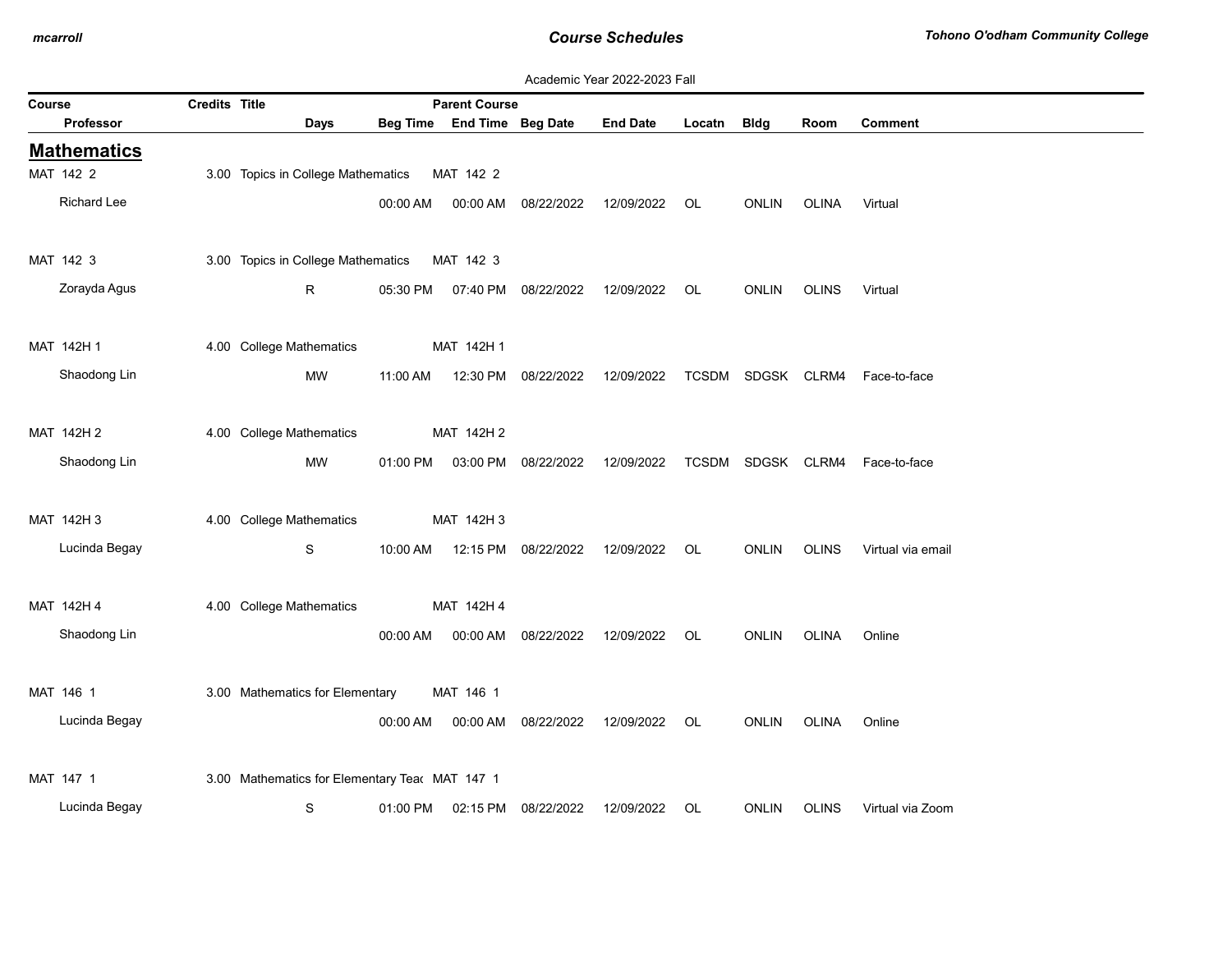|        |                    |               |                      |          |                            |                                  | Academic Year 2022-2023 Fall |        |              |              |                                |
|--------|--------------------|---------------|----------------------|----------|----------------------------|----------------------------------|------------------------------|--------|--------------|--------------|--------------------------------|
| Course |                    | Credits Title |                      |          | <b>Parent Course</b>       |                                  |                              |        |              |              |                                |
|        | Professor          |               | <b>Days</b>          |          | Beg Time End Time Beg Date |                                  | <b>End Date</b>              | Locatn | <b>Bldg</b>  | Room         | <b>Comment</b>                 |
|        | <b>Mathematics</b> |               |                      |          |                            |                                  |                              |        |              |              |                                |
|        | MAT 151 1          |               | 4.00 College Algebra |          | MAT 151 1                  |                                  |                              |        |              |              |                                |
|        | Shaodong Lin       |               | <b>TR</b>            | 03:30 PM |                            | 05:00 PM 08/22/2022              | 12/09/2022                   | OL     | ONLIN        | OLINS        | Virtual via Zoom               |
|        | MAT 151 2          |               | 4.00 College Algebra |          | MAT 151 2                  |                                  |                              |        |              |              |                                |
|        | Lucinda Begay      |               | MW                   | 05:30 PM |                            | 07:15 PM 08/22/2022              | 12/09/2022                   | OL     | <b>ONLIN</b> | <b>OLINS</b> | Virtual via Zoom               |
|        | MAT 151 3          |               | 4.00 College Algebra |          | MAT 151 3                  |                                  |                              |        |              |              |                                |
|        | MD Mobarak Hossain |               | MW                   |          |                            | 02:15 PM   04:00 PM   08/22/2022 | 12/09/2022                   |        |              |              | TCSMK SKNAC CLRM3 Face-to-face |
|        | MAT 151 4          |               | 4.00 College Algebra |          | MAT 151 4                  |                                  |                              |        |              |              |                                |
|        | Zorayda Agus       |               | MW                   | 05:30 PM |                            | 06:45 PM 08/22/2022              | 12/09/2022                   | OL     | <b>ONLIN</b> | <b>OLINS</b> | Virtual                        |
|        | MAT 151 5          |               | 4.00 College Algebra |          | MAT 151 5                  |                                  |                              |        |              |              |                                |
|        | <b>Richard Lee</b> |               |                      | 00:00 AM | 00:00 AM                   | 08/22/2022                       | 12/09/2022                   | OL     | <b>ONLIN</b> | <b>OLINA</b> | Online                         |
|        | MAT 151 6          |               | 4.00 College Algebra |          | MAT 151 6                  |                                  |                              |        |              |              |                                |
|        | Zorayda Agus       |               | R                    |          |                            | 05:30 PM  07:40 PM  08/22/2022   | 12/09/2022                   | OL.    | <b>ONLIN</b> | <b>OLINS</b> | Virtual                        |
|        | MAT 187 1          |               | 5.00 Precalculus     |          | MAT 187 1                  |                                  |                              |        |              |              |                                |
|        | Zorayda Agus       |               | MW                   | 05:30 PM |                            | 06:45 PM 08/22/2022              | 12/09/2022 OL                |        | <b>ONLIN</b> | <b>OLINS</b> | Virtual                        |
|        | MAT 187 2          |               | 5.00 Precalculus     |          | MAT 187 2                  |                                  |                              |        |              |              |                                |
|        | <b>Richard Lee</b> |               |                      | 00:00 AM | 00:00 AM                   | 08/22/2022                       | 12/09/2022                   | OL     | <b>ONLIN</b> | <b>OLINA</b> | Online                         |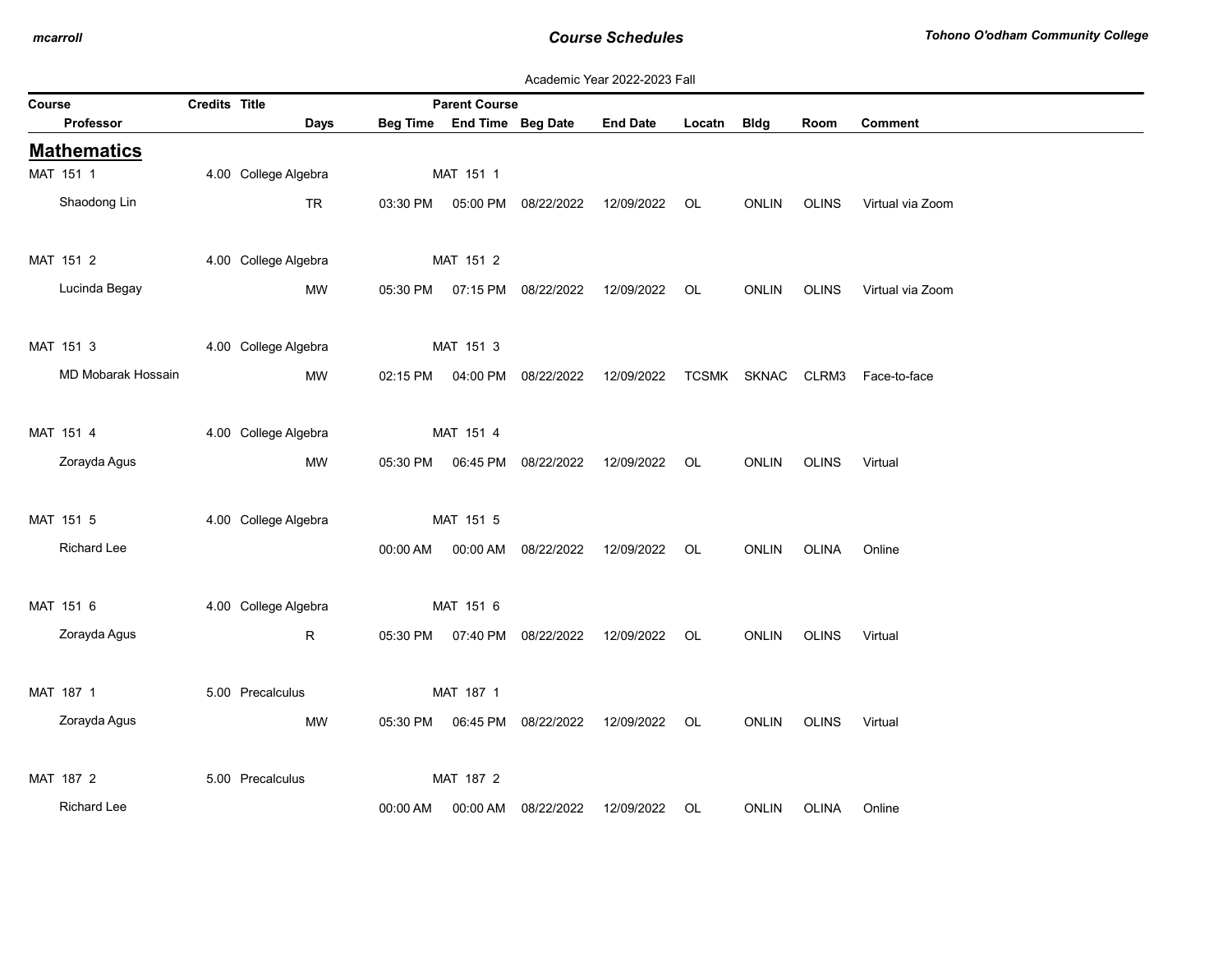|        |                    |                      |                                |          |                            |                                                | Academic Year 2022-2023 Fall |        |              |              |                    |
|--------|--------------------|----------------------|--------------------------------|----------|----------------------------|------------------------------------------------|------------------------------|--------|--------------|--------------|--------------------|
| Course |                    | <b>Credits Title</b> |                                |          | <b>Parent Course</b>       |                                                |                              |        |              |              |                    |
|        | Professor          |                      | Days                           |          | Beg Time End Time Beg Date |                                                | <b>End Date</b>              | Locatn | Bldg         | Room         | <b>Comment</b>     |
|        | <b>Mathematics</b> |                      |                                |          |                            |                                                |                              |        |              |              |                    |
|        | MAT 212 1          |                      | 3.00 Topics in Calculus        |          | MAT 212 1                  |                                                |                              |        |              |              |                    |
|        | MD Mobarak Hossain |                      | <b>TR</b>                      |          | 09:00 AM  10:15 AM         | 08/22/2022                                     | 12/09/2022                   | OL     | <b>ONLIN</b> | <b>OLINS</b> | Virtual via Zoom   |
|        | MAT 212 2          |                      | 3.00 Topics in Calculus        |          | MAT 212 1                  |                                                |                              |        |              |              |                    |
|        | MD Mobarak Hossain |                      | TR                             | 09:00 AM | 10:15 AM                   | 08/22/2022                                     | 12/09/2022                   |        | TCSMK SKNAC  |              | CLRM1 Face-to-face |
|        | MAT 212 3          |                      | 3.00 Topics in Calculus        |          | MAT 212 3                  |                                                |                              |        |              |              |                    |
|        | MAT 220 1          |                      | 5.00 Calculus I                |          | MAT 220 1                  |                                                |                              |        |              |              |                    |
|        | MD Mobarak Hossain |                      | MW                             | 10:30 AM |                            | 12:00 PM 08/22/2022                            | 12/09/2022                   | OL     | <b>ONLIN</b> | <b>OLINS</b> | Virtual via Zoom   |
|        | <b>Management</b>  |                      |                                |          |                            |                                                |                              |        |              |              |                    |
|        | MGT 122 1          |                      | 3.00 Supervision               |          | MGT 122 1                  |                                                |                              |        |              |              |                    |
|        | Neal Martin Wade   |                      | TR                             |          |                            | 03:00 PM  04:15 PM  08/22/2022  12/09/2022  OL |                              |        | ONLIN        | <b>OLINS</b> | Virtual via Zoom   |
|        | MGT 124 1          |                      | 3.00 Small Business Management |          | MGT 124 1                  |                                                |                              |        |              |              |                    |
|        | Neal Martin Wade   |                      | МW                             |          |                            | 03:00 PM  04:15 PM  08/22/2022                 | 12/09/2022                   | OL.    | <b>ONLIN</b> | <b>OLINS</b> | Virtual via Zoom   |
|        | MGT 230 1          |                      | 3.00 Dynamics of Leadership    |          | MGT 230 1                  |                                                |                              |        |              |              |                    |
|        | Neal Martin Wade   |                      | <b>TR</b>                      | 05:15 PM |                            | 06:30 PM 08/22/2022                            | 12/09/2022 OL                |        | <b>ONLIN</b> | <b>OLINS</b> | Virtial via Zoom   |
|        | <b>Marketing</b>   |                      |                                |          |                            |                                                |                              |        |              |              |                    |
|        | MKT 111 1          |                      | 3.00 Marketing                 |          | MKT 111 1                  |                                                |                              |        |              |              |                    |
|        | Neal Martin Wade   |                      |                                | 00:00 AM | 00:00 AM                   | 08/22/2022                                     | 12/09/2022                   |        |              |              |                    |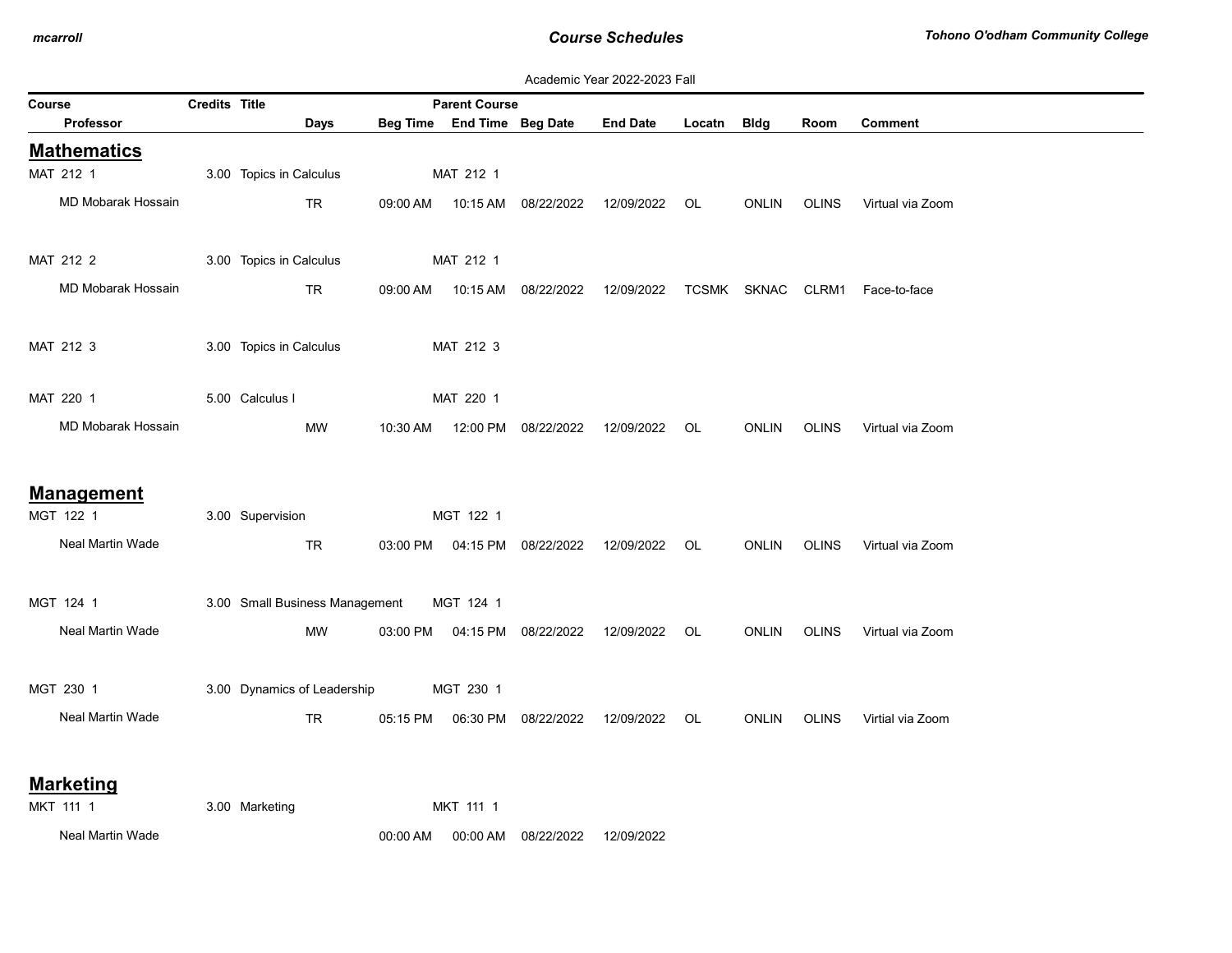|        | Academic Year 2022-2023 Fall |               |                                                 |          |                            |                     |                 |        |              |              |                  |  |
|--------|------------------------------|---------------|-------------------------------------------------|----------|----------------------------|---------------------|-----------------|--------|--------------|--------------|------------------|--|
| Course |                              | Credits Title |                                                 |          | <b>Parent Course</b>       |                     |                 |        |              |              |                  |  |
|        | <b>Professor</b>             |               | Days                                            |          | Beg Time End Time Beg Date |                     | <b>End Date</b> | Locatn | <b>Bldg</b>  | Room         | Comment          |  |
|        | Philosophy                   |               |                                                 |          |                            |                     |                 |        |              |              |                  |  |
|        | PHI 101 1                    |               | 3.00 Introduction to Philosophy                 |          | PHI 101 1                  |                     |                 |        |              |              |                  |  |
|        | Sharon LaVon Parker          |               |                                                 | 00:00 AM |                            | 00:00 AM 08/22/2022 | 12/09/2022      | OL     | <b>ONLIN</b> | OLINA        | Online           |  |
|        |                              |               |                                                 |          |                            |                     |                 |        |              |              |                  |  |
|        | PHI 101 2                    |               | 3.00 Introduction to Philosophy                 |          | PHI 101 2                  |                     |                 |        |              |              |                  |  |
|        | Staff                        |               |                                                 | 00:00 AM | 00:00 AM                   | 08/22/2022          | 12/09/2022      |        |              |              | <b>TBD</b>       |  |
|        |                              |               |                                                 |          |                            |                     |                 |        |              |              |                  |  |
|        | PHI 123 1                    |               | 3.00 History and Philosophy of Scienc PHI 123 1 |          |                            |                     |                 |        |              |              |                  |  |
|        |                              |               |                                                 |          |                            |                     |                 |        |              |              |                  |  |
|        | Jared Call                   |               |                                                 | 00:00 AM | 00:00 AM                   | 08/22/2022          | 12/09/2022      | OL     | <b>ONLIN</b> | <b>OLINS</b> | TBD              |  |
|        |                              |               |                                                 |          |                            |                     |                 |        |              |              |                  |  |
|        | <b>Physics</b>               |               |                                                 |          |                            |                     |                 |        |              |              |                  |  |
|        | PHY 121N 1                   |               | 5.00 Fundamentals of Physics I                  |          | PHY 121N 1                 |                     |                 |        |              |              |                  |  |
|        | Michael V. Newberry          |               |                                                 | 00:00 AM |                            | 00:00 AM 08/22/2022 | 12/09/2022      | OL.    | <b>ONLIN</b> | <b>OLINA</b> | Online           |  |
|        |                              |               |                                                 |          |                            |                     |                 |        |              |              |                  |  |
|        |                              |               |                                                 |          |                            |                     |                 |        |              |              |                  |  |
|        | <b>Political Science</b>     |               |                                                 |          |                            |                     |                 |        |              |              |                  |  |
|        | POS 110 1                    |               | 3.00 American National Government  POS 110 1    |          |                            |                     |                 |        |              |              |                  |  |
|        | David Harold Beeksma         |               | <b>TR</b>                                       | 12:00 PM |                            | 01:00 PM 08/22/2022 | 12/09/2022      | OL     | <b>ONLIN</b> | <b>OLINS</b> | Virtual via Zoom |  |
|        |                              |               |                                                 |          |                            |                     |                 |        |              |              |                  |  |
|        | POS 110 2                    |               | 3.00 American National Government  POS 110 2    |          |                            |                     |                 |        |              |              |                  |  |
|        | Rick Chavolla                |               | TR                                              | 05:30 PM |                            | 06:45 PM 08/22/2022 | 12/09/2022      | OL     | <b>ONLIN</b> | <b>OLINS</b> | Virtual via Zoom |  |
|        |                              |               |                                                 |          |                            |                     |                 |        |              |              |                  |  |
|        | POS 226 1                    |               | 3.00 Tohono O'odham Nation Governr POS 226 1    |          |                            |                     |                 |        |              |              |                  |  |
|        | <b>Adam Andrews</b>          |               | TR.                                             | 05:30 PM |                            | 06:45 PM 08/22/2022 | 12/09/2022      | OL.    | <b>ONLIN</b> | <b>OLINS</b> | Virtual via Zoom |  |
|        |                              |               |                                                 |          |                            |                     |                 |        |              |              |                  |  |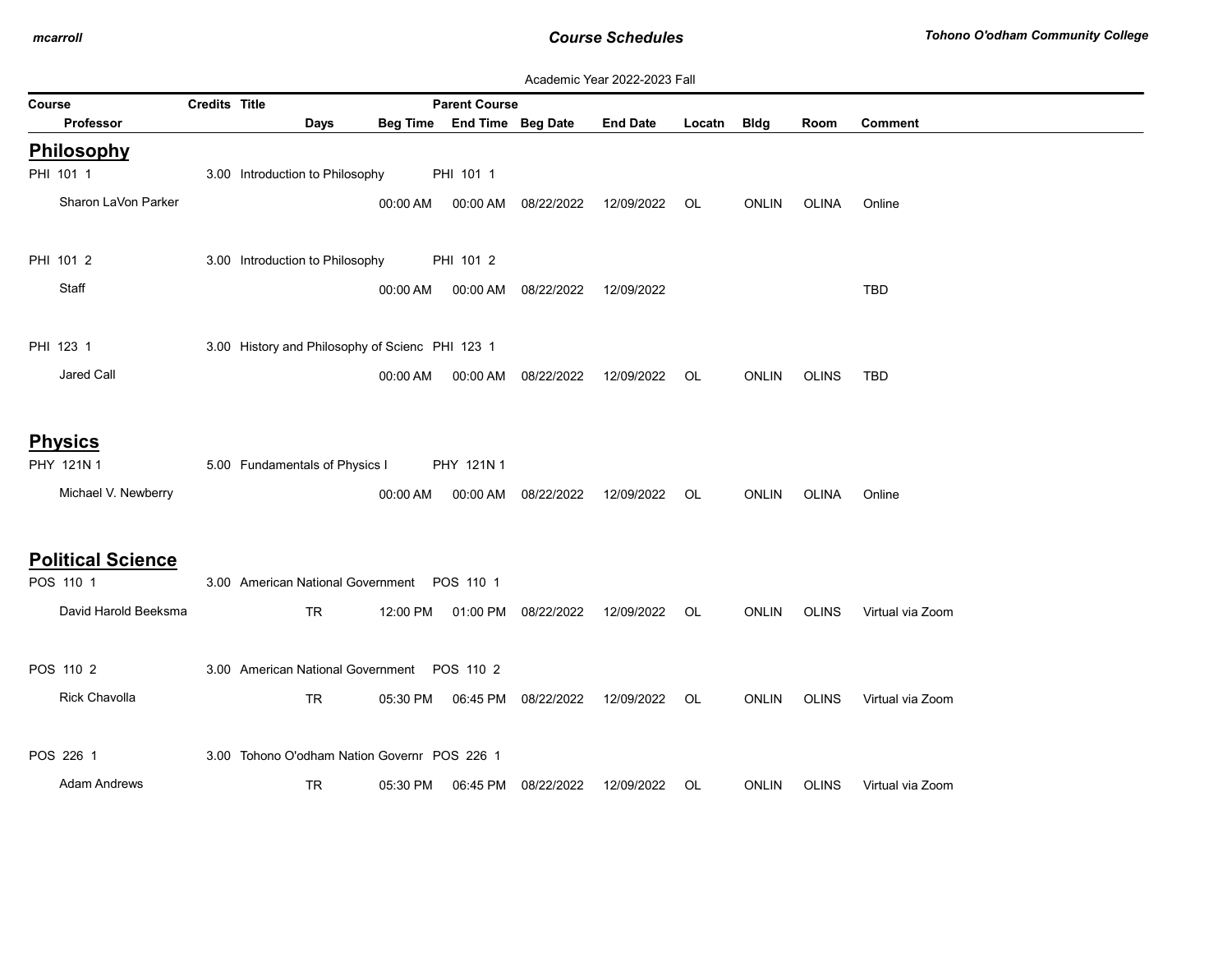|        | Academic Year 2022-2023 Fall |               |                                 |          |                            |                                            |                 |             |              |              |                                |
|--------|------------------------------|---------------|---------------------------------|----------|----------------------------|--------------------------------------------|-----------------|-------------|--------------|--------------|--------------------------------|
| Course |                              | Credits Title |                                 |          | <b>Parent Course</b>       |                                            |                 |             |              |              |                                |
|        | <b>Professor</b>             |               | Days                            |          | Beg Time End Time Beg Date |                                            | <b>End Date</b> | Locatn Bldg |              | Room         | <b>Comment</b>                 |
|        | <b>Psychology</b>            |               |                                 |          |                            |                                            |                 |             |              |              |                                |
|        | PSY 101 1                    |               | 3.00 Introduction to Psychology |          | PSY 101 1                  |                                            |                 |             |              |              |                                |
|        | Curtis Peterson              |               |                                 | 00:00 AM |                            | 00:00 AM 08/22/2022                        | 12/09/2022 OL   |             | ONLIN        | OLINA        | Online                         |
|        | PSY 101 2                    |               | 3.00 Introduction to Psychology |          | PSY 101 2                  |                                            |                 |             |              |              |                                |
|        | Curtis Peterson              |               | MW                              | 12:00 PM |                            | 01:15 PM  08/22/2022  12/09/2022           |                 | OL.         | ONLIN        | <b>OLINS</b> | Virtual via Zoom               |
|        | PSY 101 3                    |               | 3.00 Introduction to Psychology |          | PSY 101 3                  |                                            |                 |             |              |              |                                |
|        | Jose Amparo                  |               |                                 |          |                            | 00:00 AM   00:00 AM   08/22/2022           | 12/09/2022 OL   |             | ONLIN        | OLINA        | Online                         |
|        | PSY 101 4                    |               | 3.00 Introduction to Psychology |          | PSY 101 4                  |                                            |                 |             |              |              |                                |
|        | Amita Uppal                  |               | MW                              |          |                            | 05:30 PM  06:45 PM  08/22/2022  12/09/2022 |                 | OL OL       | ONLIN        | OLINA        | Virtual                        |
|        |                              |               |                                 |          |                            |                                            |                 |             |              |              |                                |
|        | PSY 132 1                    |               | 3.00 Psychology and Culture     |          | PSY 132 1                  |                                            |                 |             |              |              |                                |
|        | Curtis Peterson              |               | S                               | 09:00 AM |                            | 12:00 PM 08/22/2022 12/09/2022             |                 | OL          | ONLIN        | <b>OLINS</b> | Virtual via Zoom               |
|        | PSY 132 2                    |               | 3.00 Psychology and Culture     |          | PSY 132 1                  |                                            |                 |             |              |              |                                |
|        | Curtis Peterson              |               | S                               |          |                            | 09:00 AM  12:00 PM  08/22/2022  12/09/2022 |                 |             |              |              | TCSDM SDMGK CLRM3 Face-to-face |
|        |                              |               |                                 |          |                            |                                            |                 |             |              |              |                                |
|        | PSY 214 1                    |               | 3.00 Abnormal Psychology        |          | PSY 214 1                  |                                            |                 |             |              |              |                                |
|        | Jennifer Montijo             |               |                                 | 00:00 AM |                            | 00:00 AM 08/22/2022                        | 12/09/2022      | OL.         | <b>ONLIN</b> | OLINA        | Online                         |
|        |                              |               |                                 |          |                            |                                            |                 |             |              |              |                                |
|        | PSY 214 2                    |               | 3.00 Abnormal Psychology        |          | PSY 214 2                  |                                            |                 |             |              |              |                                |
|        | Michael Reyes Medrano        |               | TR                              | 00:00 AM |                            | 00:00 AM 08/22/2022                        | 12/09/2022      | OL          | <b>ONLIN</b> | <b>OLINS</b> | <b>TBD</b>                     |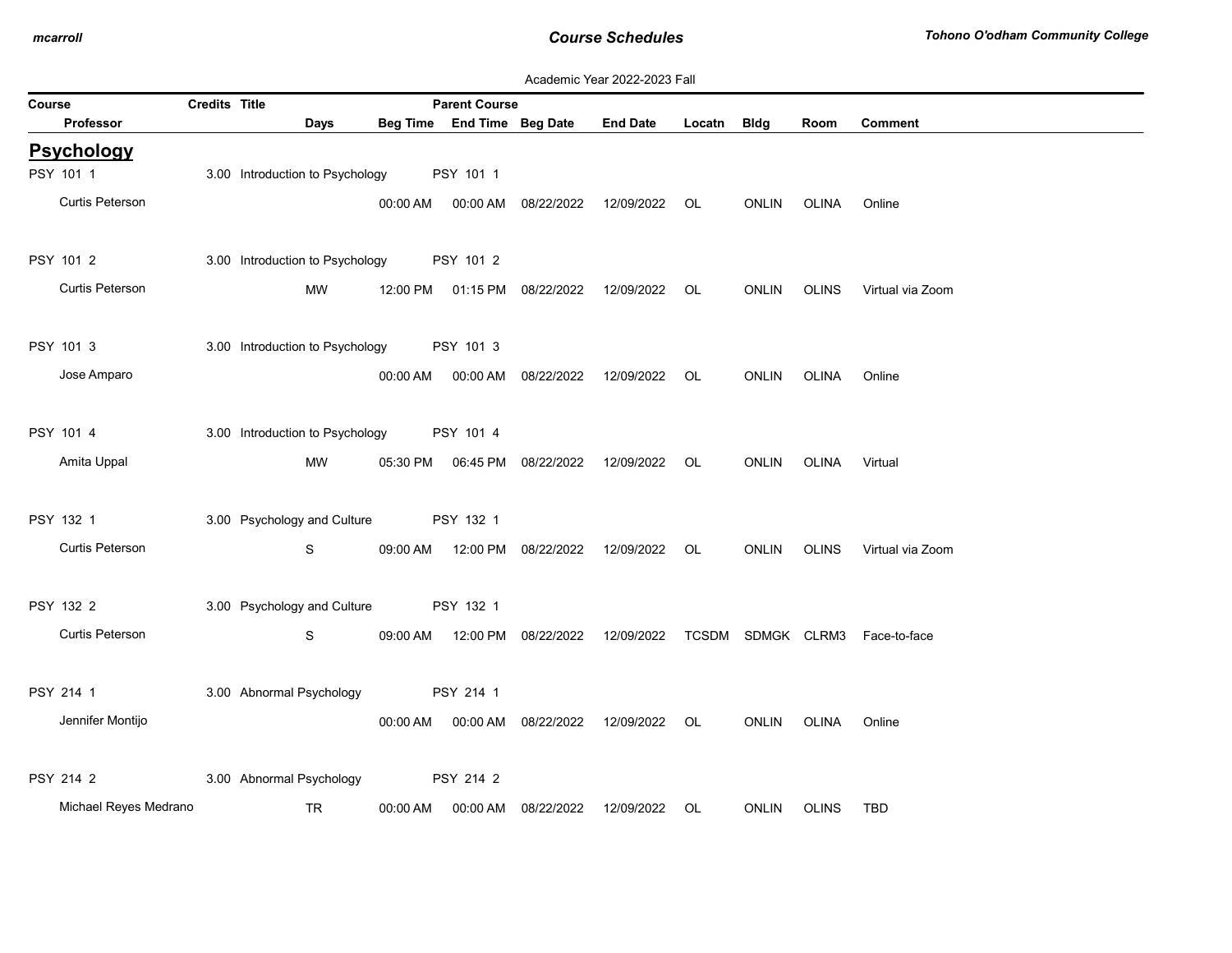|                             |               |                                |          |                            |                                | Academic Year 2022-2023 Fall |        |              |              |                  |
|-----------------------------|---------------|--------------------------------|----------|----------------------------|--------------------------------|------------------------------|--------|--------------|--------------|------------------|
| Course                      | Credits Title |                                |          | <b>Parent Course</b>       |                                |                              |        |              |              |                  |
| Professor                   |               | Days                           |          | Beg Time End Time Beg Date |                                | <b>End Date</b>              | Locatn | <b>Bldg</b>  | Room         | <b>Comment</b>   |
| <b>Psychology</b>           |               |                                |          |                            |                                |                              |        |              |              |                  |
| PSY 214 3                   |               | 3.00 Abnormal Psychology       |          | PSY 214 3                  |                                |                              |        |              |              |                  |
| Amita Uppal                 |               | <b>TR</b>                      | 05:30 PM | 06:45 PM                   | 08/22/2022                     | 12/09/2022                   | OL     | <b>ONLIN</b> | <b>OLINS</b> | Virtual          |
| <b>Sociology</b>            |               |                                |          |                            |                                |                              |        |              |              |                  |
| SOC 101 1                   |               | 3.00 Introduction to Sociology |          | SOC 101 1                  |                                |                              |        |              |              |                  |
| Curtis Peterson             |               | T.                             | 05:30 PM | 08:15 PM                   | 08/22/2022                     | 12/09/2022                   | OL.    | <b>ONLIN</b> | <b>OLINS</b> | Virtual via Zoom |
| SOC 101 2                   |               | 3.00 Introduction to Sociology |          | SOC 101 2                  |                                |                              |        |              |              |                  |
| Jennifer Montijo            |               |                                | 00:00 AM |                            | 00:00 AM 08/22/2022            | 12/09/2022                   | OL.    | <b>ONLIN</b> | OLINA        | Online           |
| SOC 127 1                   |               | 3.00 Marriage and the Family   |          | SOC 127 1                  |                                |                              |        |              |              |                  |
|                             |               |                                |          |                            | 12:00 PM  01:15 PM  08/22/2022 | 12/09/2022                   |        |              |              |                  |
| <b>Speech Communication</b> |               |                                |          |                            |                                |                              |        |              |              |                  |
| SPE 110 1                   |               | 3.00 Public Speaking           |          | SPE 110 1                  |                                |                              |        |              |              |                  |
| David R Morse               |               | М                              |          |                            | 02:00 PM  04:30 PM  08/22/2022 | 12/09/2022                   | OL     | <b>ONLIN</b> | <b>OLINS</b> | Virtual via Zoom |
| SPE 110 2                   |               | 3.00 Public Speaking           |          | SPE 110 2                  |                                |                              |        |              |              |                  |
| Michael Kim                 |               | <b>MW</b>                      | 05:15 PM | 06:45 PM                   | 08/22/2022                     | 12/09/2022                   | OL     | <b>ONLIN</b> | <b>OLINS</b> | Virtual via Zoom |
| <b>Social Services</b>      |               |                                |          |                            |                                |                              |        |              |              |                  |
| SSE 111 1                   |               | 3.00 Group Work                |          | SSE 111 1                  |                                |                              |        |              |              |                  |
| Staff                       |               | TR                             | 05:30 PM | 06:45 PM                   | 08/22/2022                     | 12/09/2022                   | OL.    | <b>ONLIN</b> | <b>OLINS</b> | Virtual          |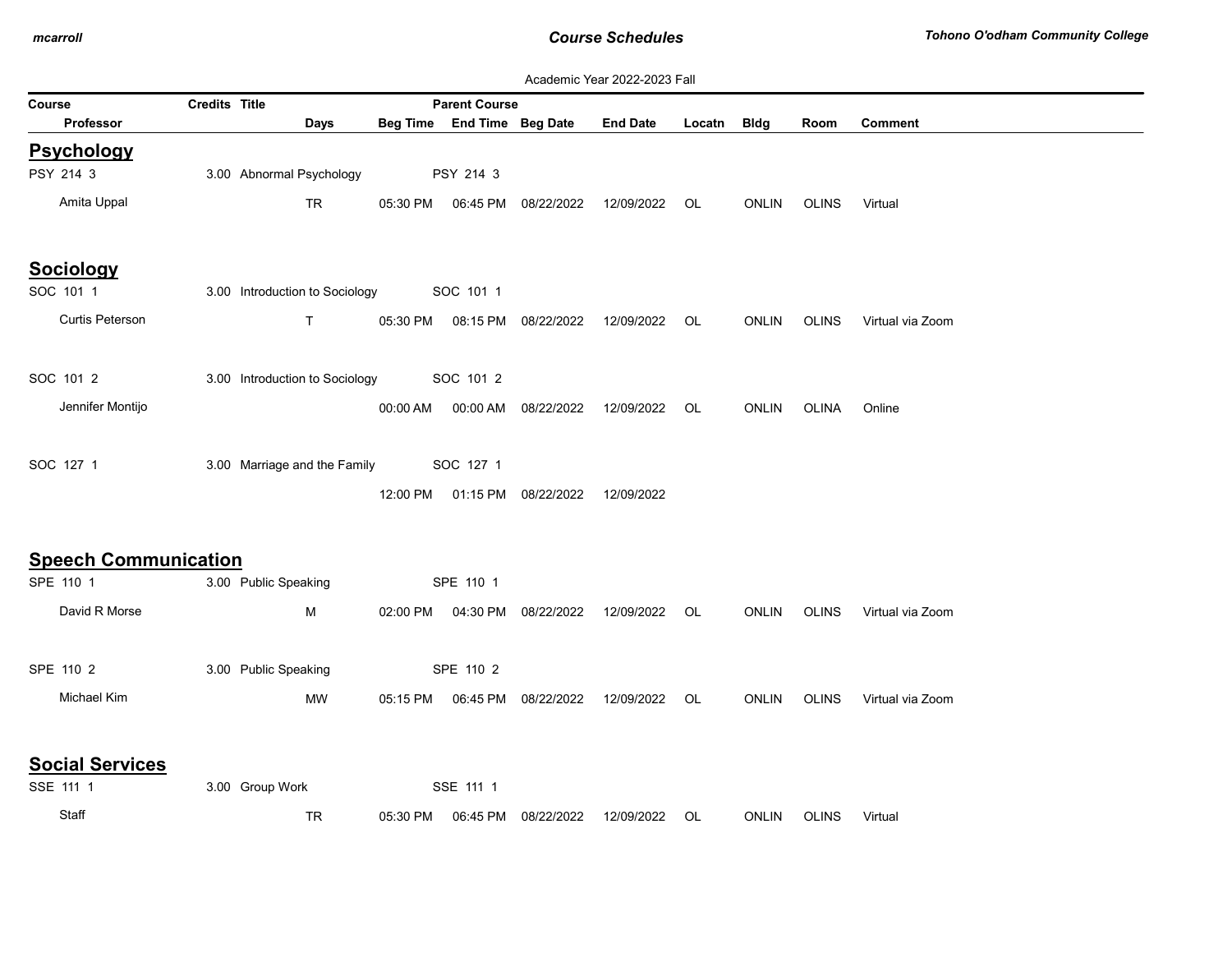|        |                                     |               |                                                |          |                            |                     | Academic Year 2022-2023 Fall |             |              |              |                  |
|--------|-------------------------------------|---------------|------------------------------------------------|----------|----------------------------|---------------------|------------------------------|-------------|--------------|--------------|------------------|
| Course |                                     | Credits Title |                                                |          | <b>Parent Course</b>       |                     |                              |             |              |              |                  |
|        | <b>Professor</b>                    |               | Days                                           |          | Beg Time End Time Beg Date |                     | <b>End Date</b>              | Locatn      | <b>Bldg</b>  | Room         | <b>Comment</b>   |
|        | <b>Social Services</b>              |               |                                                |          |                            |                     |                              |             |              |              |                  |
|        | SSE 121 1                           |               | 3.00 Introduction to Substance Abuse SSE 121 1 |          |                            |                     |                              |             |              |              |                  |
|        | Staff                               |               |                                                | 00:00 AM | 00:00 AM                   | 08/22/2022          | 12/09/2022                   | OL          | <b>ONLIN</b> | <b>OLINS</b> | <b>TBD</b>       |
|        |                                     |               |                                                |          |                            |                     |                              |             |              |              |                  |
|        | SSE 121 2                           |               | 3.00 Introduction to Substance Abuse SSE 121 2 |          |                            |                     |                              |             |              |              |                  |
|        | Randy Begay                         |               | MW                                             | 05:30 PM |                            | 06:45 PM 08/22/2022 | 12/09/2022                   | OL          | <b>ONLIN</b> | <b>OLINS</b> | Virtual          |
|        |                                     |               |                                                |          |                            |                     |                              |             |              |              |                  |
|        | SSE 123 1                           |               | 3.00 Substance Abuse Prevention                |          | SSE 123 1                  |                     |                              |             |              |              |                  |
|        | Staff                               |               |                                                | 00:00 AM | 00:00 AM                   | 08/22/2022          | 12/09/2022                   | OL          | <b>ONLIN</b> | <b>OLINS</b> | TBD              |
|        |                                     |               |                                                |          |                            |                     |                              |             |              |              |                  |
|        | SSE 211 1                           |               | 3.00 Group Technique Applications              |          | SSE 211 1                  |                     |                              |             |              |              |                  |
|        | Curtis Peterson                     |               | TR.                                            | 03:00 PM |                            | 04:15 PM 08/22/2022 | 12/09/2022                   | OL          | <b>ONLIN</b> | <b>OLINS</b> | Virtual via Zoom |
|        |                                     |               |                                                |          |                            |                     |                              |             |              |              |                  |
|        | SSE 220 1                           |               | 3.00 Treatment of the Substance Abus SSE 220 1 |          |                            |                     |                              |             |              |              |                  |
|        | Michael Reyes Medrano               |               |                                                | 00:00 AM | 00:00 AM                   | 08/22/2022          | 12/09/2022                   | OL.         | <b>ONLIN</b> | OLINA        | Online           |
|        |                                     |               |                                                |          |                            |                     |                              |             |              |              |                  |
|        |                                     |               |                                                |          |                            |                     |                              |             |              |              |                  |
|        | <b>Student Success</b><br>STU 100 1 |               | 1.00 College Success Skills                    |          | STU 100 1                  |                     |                              |             |              |              |                  |
|        | Michael Kim                         |               | M                                              | 03:00 PM |                            | 05:10 PM 08/22/2022 | 12/09/2022                   | SCAS        | <b>SCJM</b>  | 01           | Face to Face     |
|        |                                     |               |                                                |          |                            |                     |                              |             |              |              |                  |
|        | STU 101 1                           |               | 3.00 Becoming A Master Student                 |          | STU 101 1                  |                     |                              |             |              |              |                  |
|        |                                     |               |                                                |          |                            |                     |                              |             |              |              |                  |
|        | Michael Kim                         |               | <b>TR</b>                                      | 09:00 AM | 10:30 AM                   | 08/22/2022          | 12/09/2022                   | OL.         | <b>ONLIN</b> | <b>OLINS</b> | Virtual          |
|        |                                     |               |                                                |          |                            |                     |                              |             |              |              |                  |
|        | STU 109 1                           |               | 2.00 Career Exploration                        |          | STU 109 1                  |                     |                              |             |              |              |                  |
|        | Michael Kim                         |               | MW                                             | 05:30 PM | 06:20 PM                   | 08/22/2022          | 12/09/2022                   | <b>SCAS</b> | <b>SCMB</b>  | 03           | Face to Face     |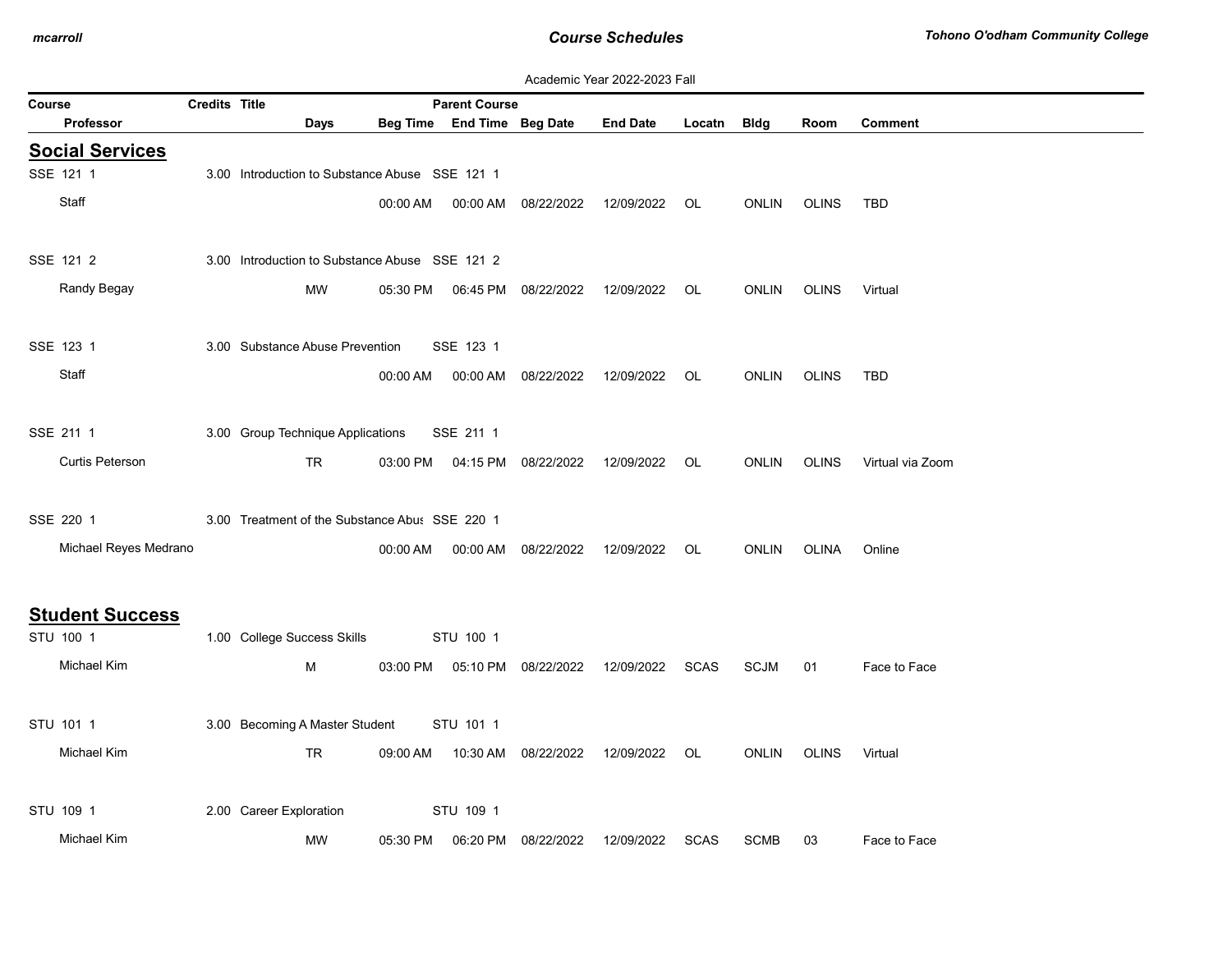|                        |                      |                                                |          |                            |                                  | Academic Year 2022-2023 Fall |             |              |              |                    |
|------------------------|----------------------|------------------------------------------------|----------|----------------------------|----------------------------------|------------------------------|-------------|--------------|--------------|--------------------|
| Course                 | <b>Credits Title</b> |                                                |          | <b>Parent Course</b>       |                                  |                              |             |              |              |                    |
| <b>Professor</b>       |                      | Days                                           |          | Beg Time End Time Beg Date |                                  | <b>End Date</b>              | Locatn Bldg |              | Room         | <b>Comment</b>     |
| <b>Student Success</b> |                      |                                                |          |                            |                                  |                              |             |              |              |                    |
| STU 109 2              |                      | 2.00 Career Exploration                        |          | STU 109 2                  |                                  |                              |             |              |              |                    |
| Michael Kim            |                      | W                                              | 02:00 PM |                            | 05:10 PM 08/22/2022              | 12/09/2022                   | <b>SCAS</b> | <b>SCJM</b>  | 01           | Face to Face       |
| <b>Social Work</b>     |                      |                                                |          |                            |                                  |                              |             |              |              |                    |
| SWU 171 1              |                      | 3.00 Introduction to Social Work               |          | SWU 171 1                  |                                  |                              |             |              |              |                    |
| Sandra Leal            |                      |                                                | 00:00 AM |                            | 00:00 AM 08/22/2022              | 12/09/2022                   | OL.         | <b>ONLIN</b> | OLINA        | Online             |
| SWU 171 2              |                      | 3.00 Introduction to Social Work               |          | SWU 171 2                  |                                  |                              |             |              |              |                    |
| Veronica Duncan        |                      | MW                                             | 05:30 PM |                            | 06:45 PM 08/22/2022              | 12/09/2022                   | <b>SCAS</b> | <b>SCJM</b>  | 01           | Face to Face       |
| SWU 171 3              |                      | 3.00 Introduction to Social Work               |          | SWU 171 3                  |                                  |                              |             |              |              |                    |
| Veronica Duncan        |                      | <b>TR</b>                                      |          |                            | 05:30 PM   06:45 PM   08/22/2022 | 12/09/2022                   | OL.         | <b>ONLIN</b> | <b>OLINS</b> | Virtual            |
| SWU 291 1              |                      | 3.00 Social Service Delivery Systems SWU 291 1 |          |                            |                                  |                              |             |              |              |                    |
| <b>Curtis Peterson</b> |                      | M                                              | 05:30 PM |                            | 08:15 PM 08/22/2022              | 12/09/2022                   | OL          | <b>ONLIN</b> | <b>OLINS</b> | Virtual via Zoom   |
| SWU 291 2              |                      | 3.00 Social Service Delivery Systems SWU 291 2 |          |                            |                                  |                              |             |              |              |                    |
| Randy Begay            |                      | TR                                             |          |                            | 05:30 PM   06:45 PM   08/22/2022 | 12/09/2022                   | OL          | <b>ONLIN</b> | <b>OLINS</b> | Virtual            |
| SWU 295 1              |                      | 3.00 Foundations of Social Work Prac SWU 295 1 |          |                            |                                  |                              |             |              |              |                    |
| Curtis Peterson        |                      | W                                              |          |                            | 05:30 PM  07:00 PM  08/22/2022   | 12/09/2022                   | OL          | <b>ONLIN</b> | <b>OLINS</b> | Cancelled 6.3.2022 |
| SWU 295 2              |                      | 3.00 Foundations of Social Work Prac SWU 295 2 |          |                            |                                  |                              |             |              |              |                    |
| Marcia L Valadez       |                      | W                                              | 05:30 PM |                            | 07:30 PM 08/22/2022              | 12/09/2022                   | OL          | ONLIN        | <b>OLINS</b> | Virtual via Zoom   |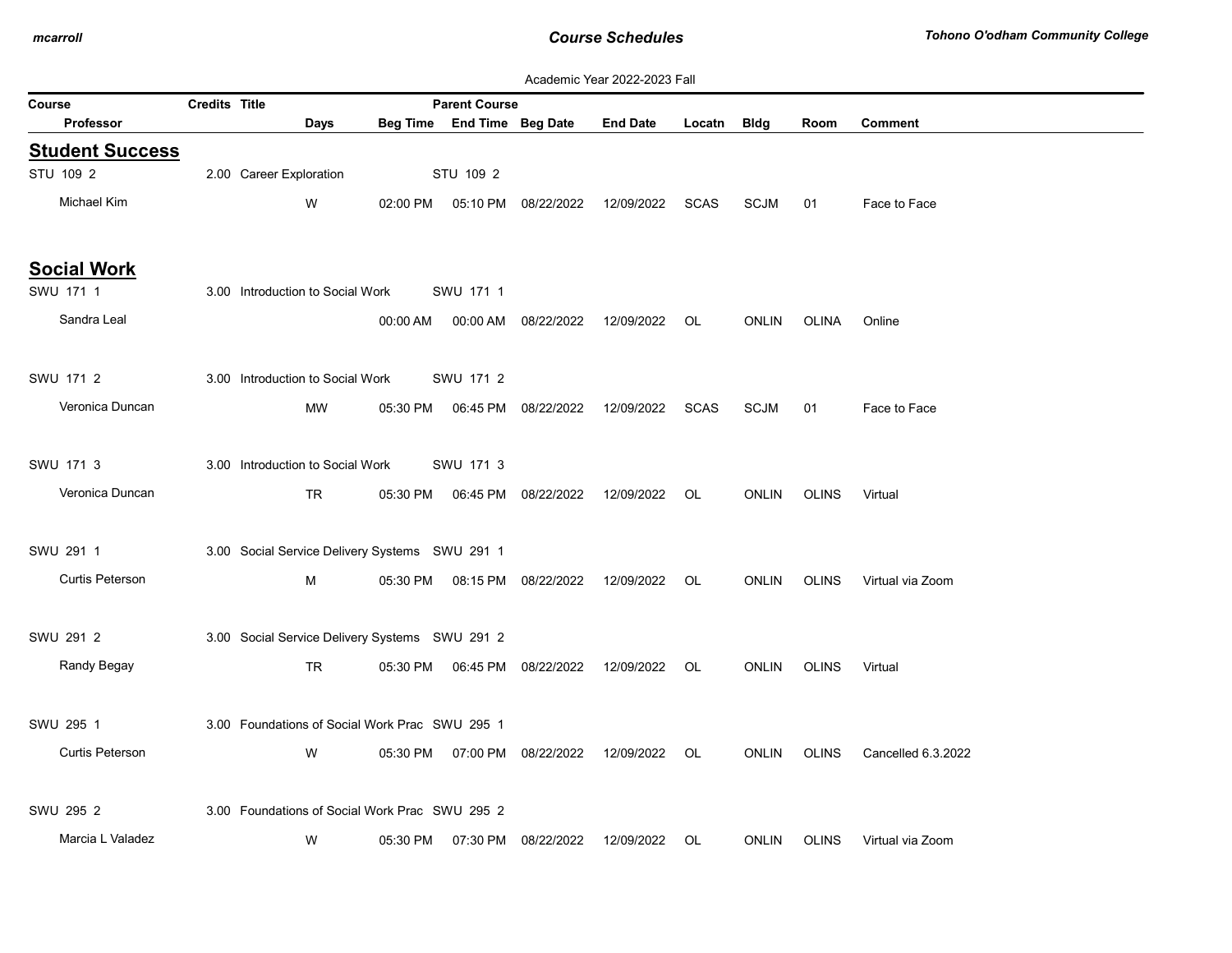|        |                     |                      |                                                |          |                            |                                | Academic Year 2022-2023 Fall |        |              |              |                                |
|--------|---------------------|----------------------|------------------------------------------------|----------|----------------------------|--------------------------------|------------------------------|--------|--------------|--------------|--------------------------------|
| Course |                     | <b>Credits Title</b> |                                                |          | <b>Parent Course</b>       |                                |                              |        |              |              |                                |
|        | <b>Professor</b>    |                      | Days                                           |          | Beg Time End Time Beg Date |                                | <b>End Date</b>              | Locatn | Bldg         | Room         | <b>Comment</b>                 |
|        | <b>Social Work</b>  |                      |                                                |          |                            |                                |                              |        |              |              |                                |
|        | SWU 295 3           |                      | 3.00 Foundations of Social Work Prac SWU 295 3 |          |                            |                                |                              |        |              |              |                                |
|        | Randy Begay         |                      | TR                                             | 07:00 PM | 08:15 PM                   | 08/22/2022                     | 12/09/2022                   | OL     | <b>ONLIN</b> | <b>OLINS</b> | Virtual                        |
|        | Tohono O'odham      |                      |                                                |          |                            |                                |                              |        |              |              |                                |
|        | THO 101 1           |                      | 4.00 Elementary Tohono O'odham I               |          | THO 101 1                  |                                |                              |        |              |              |                                |
|        | <b>Adam Andrews</b> |                      | <b>MW</b>                                      | 03:00 PM |                            | 04:40 PM 08/22/2022            | 12/09/2022                   | - OL   | <b>ONLIN</b> | OLINS        | Virtual via Zoom               |
|        | THO 101 2           |                      | 4.00 Elementary Tohono O'odham I               |          | THO 101 2                  |                                |                              |        |              |              |                                |
|        | <b>Adam Andrews</b> |                      | <b>TR</b>                                      | 03:00 PM | 04:40 PM                   | 08/22/2022                     | 12/09/2022                   | OL     | <b>ONLIN</b> | <b>OLINS</b> | Virtual via Zoom               |
|        | THO 101 3           |                      | 4.00 Elementary Tohono O'odham I               |          | THO 101 3                  |                                |                              |        |              |              |                                |
|        | <b>Adam Andrews</b> |                      | <b>TR</b>                                      |          |                            | 12:00 PM  01:40 PM  08/22/2022 | 12/09/2022                   | OL     | <b>ONLIN</b> | <b>OLINS</b> | Virtual via Zoom               |
|        | THO 101 4           |                      | 4.00 Elementary Tohono O'odham I               |          | THO 101 4                  |                                |                              |        |              |              |                                |
|        | Jeremy Johns        |                      |                                                | 00:00 AM | 00:00 AM                   | 08/22/2022                     | 12/09/2022                   | OL     | <b>ONLIN</b> | <b>OLINA</b> | Online                         |
|        | THO 101 5           |                      | 4.00 Elementary Tohono O'odham I               |          | THO 101 5                  |                                |                              |        |              |              |                                |
|        | Jeremy Johns        |                      |                                                | 00:00 AM | 00:00 AM                   | 08/22/2022                     | 12/09/2022                   | OL     | <b>ONLIN</b> | <b>OLINA</b> | Online                         |
|        | THO 101 6           |                      | 4.00 Elementary Tohono O'odham I               |          | THO 101 1                  |                                |                              |        |              |              |                                |
|        | <b>Adam Andrews</b> |                      | MW                                             | 03:00 PM |                            | 04:40 PM 08/22/2022            | 12/09/2022                   |        |              |              | TCSDM SDGSK CLRM2 Face-to-face |
|        | THO 101 7           |                      | 4.00 Elementary Tohono O'odham I               |          | THO 101 7                  |                                |                              |        |              |              |                                |
|        | Camillus C. Lopez   |                      | S                                              | 08:00 AM |                            | 12:00 PM 08/22/2022            | 12/09/2022                   | OL     | <b>ONLIN</b> | <b>OLINS</b> | Virtual via Zoom-Dual Enrolmnl |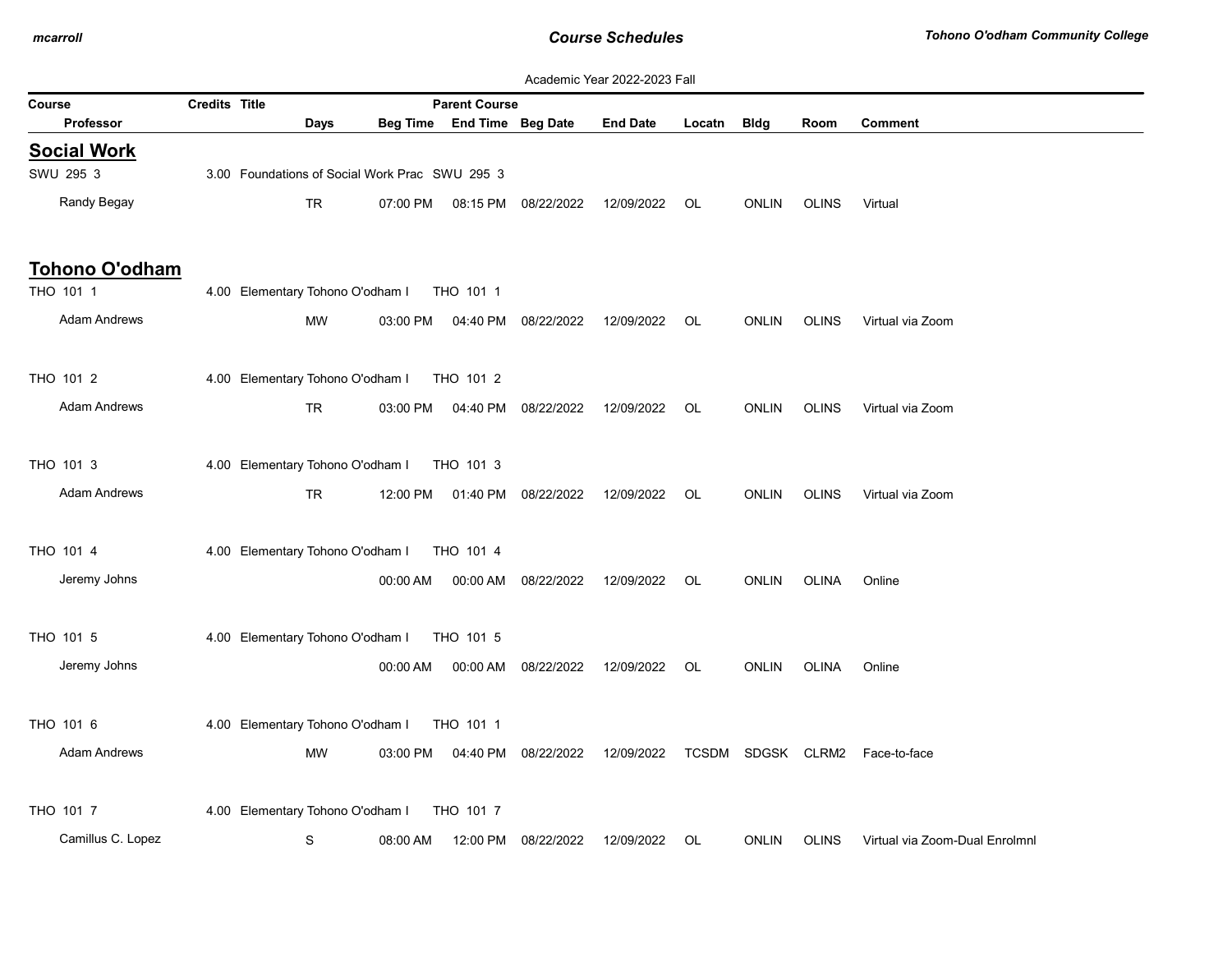|                         |                      |                           |                                                |                            |                     | Academic Year 2022-2023 Fall |        |              |              |                                              |
|-------------------------|----------------------|---------------------------|------------------------------------------------|----------------------------|---------------------|------------------------------|--------|--------------|--------------|----------------------------------------------|
| Course                  | <b>Credits Title</b> |                           |                                                | <b>Parent Course</b>       |                     |                              |        |              |              |                                              |
| <b>Professor</b>        |                      |                           | <b>Days</b>                                    | Beg Time End Time Beg Date |                     | <b>End Date</b>              | Locatn | Bldg         | Room         | <b>Comment</b>                               |
| Tohono O'odham          |                      |                           |                                                |                            |                     |                              |        |              |              |                                              |
| THO 102 1               |                      |                           | 4.00 Elementary Tohono O'odham II              | THO 102 1                  |                     |                              |        |              |              |                                              |
| Andrea Ramon            |                      | <b>MW</b>                 | 08:00 AM                                       | 10:00 AM                   | 08/22/2022          | 12/09/2022                   | OL     | <b>ONLIN</b> | <b>OLINS</b> | Virtual via Zoom                             |
| THO 106 1               |                      |                           | 4.00 Conversational Tohono O'odham THO 106 1   |                            |                     |                              |        |              |              |                                              |
| <b>Adam Andrews</b>     |                      | MW                        | 05:00 PM                                       |                            | 06:40 PM 08/22/2022 | 12/09/2022                   | OL.    | ONLIN        | <b>OLINS</b> | Virtual via Zoom                             |
| THO 201 1               |                      |                           | 4.00 Intermediate Tohono O'odham               | THO 201 1                  |                     |                              |        |              |              |                                              |
| Jeremy Johns            |                      |                           | 00:00 AM                                       | 00:00 AM                   | 08/22/2022          | 12/09/2022                   | OL     | <b>ONLIN</b> | OLINA        | Online                                       |
| Tohono O'odham Studies  |                      |                           |                                                |                            |                     |                              |        |              |              |                                              |
| TOS 115 1               |                      |                           | 3.00 Foundations of O'odham Philoso TOS 115 1  |                            |                     |                              |        |              |              |                                              |
| Camillus C. Lopez       |                      | T.                        | 05:30 PM                                       |                            | 08:00 PM 08/22/2022 | 12/09/2022                   | OL.    | <b>ONLIN</b> | <b>OLINS</b> | Virtual via Zoom                             |
| TOS 120 1               |                      | 3.00 Traditional Basketry |                                                | TOS 120 1                  |                     |                              |        |              |              |                                              |
| Elizabeth Ortega        |                      | S                         | 09:00 AM                                       | 02:30 PM                   | 08/22/2022          | 10/08/2022                   |        |              |              | TCSDM SDMGK ARTRM Face-to-face 8-week course |
| TOS 240 1               |                      |                           | 3.00 Academic Writings about the Toh TOS 240 1 |                            |                     |                              |        |              |              |                                              |
| Frances Benavidez       |                      | М                         | 05:30 PM                                       |                            | 08:00 PM 08/22/2022 | 12/09/2022                   | OL     | <b>ONLIN</b> | <b>OLINS</b> | Virtual via Zoom                             |
| Writing                 |                      |                           |                                                |                            |                     |                              |        |              |              |                                              |
| WRT 101 1               |                      | 3.00 Writing I            |                                                | WRT 101 1                  |                     |                              |        |              |              |                                              |
| <b>Tristan Ettleman</b> |                      | TR                        | 04:30 PM                                       |                            | 05:45 PM 08/22/2022 | 12/09/2022                   | OL     | <b>ONLIN</b> | <b>OLINS</b> | Virtual via Zoom                             |
| WRT 101 2               |                      | 3.00 Writing I            |                                                | WRT 101 2                  |                     |                              |        |              |              |                                              |
| Heidi E Wallace         |                      | МW                        | 03:30 PM                                       | 04:45 PM                   | 08/22/2022          | 12/09/2022                   | OL     | <b>ONLIN</b> | <b>OLINS</b> | Virtual via Zoom                             |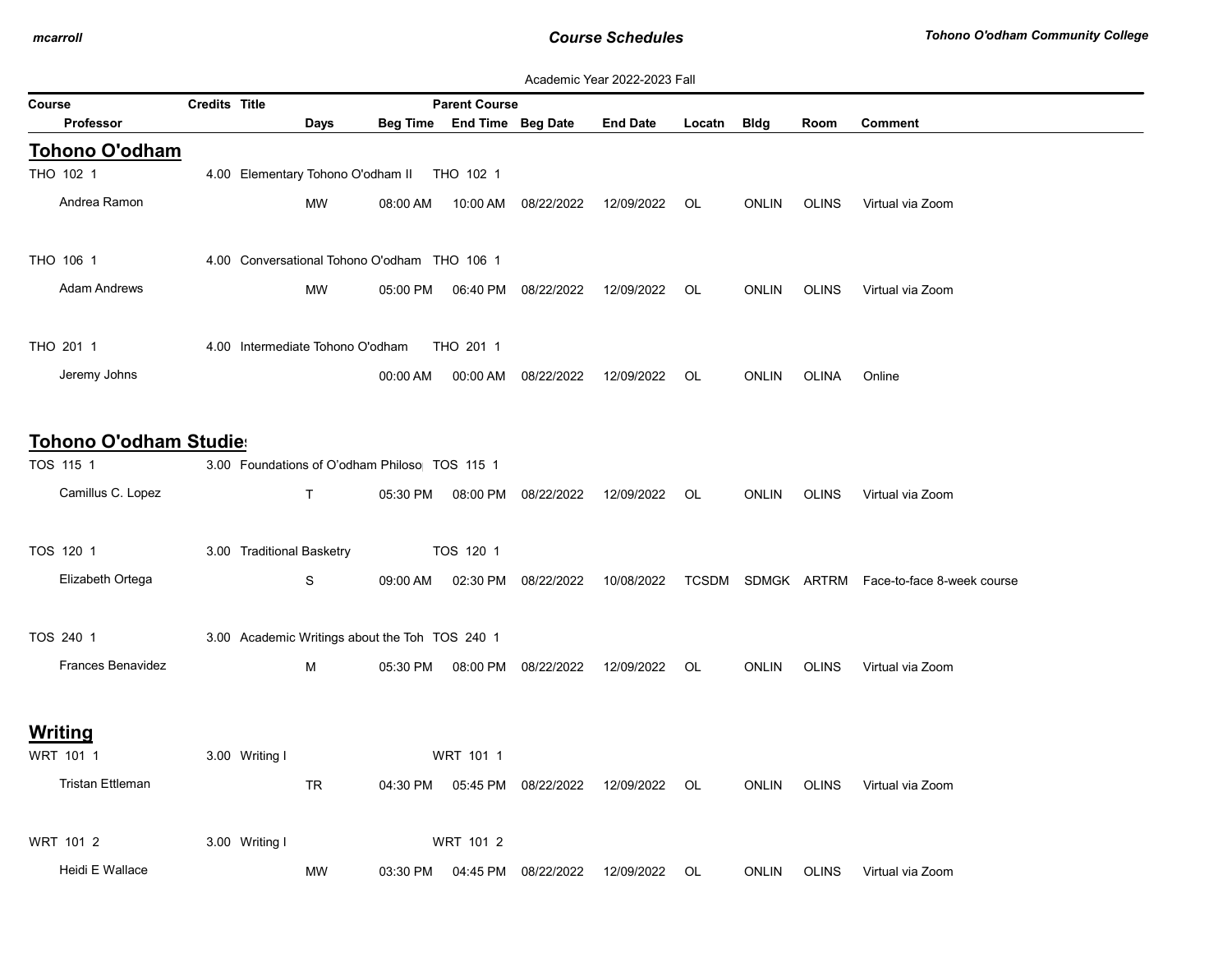|                |                   |               |                 |           |          |                            |                                            | Academic Year 2022-2023 Fall                   |             |              |              |                                |
|----------------|-------------------|---------------|-----------------|-----------|----------|----------------------------|--------------------------------------------|------------------------------------------------|-------------|--------------|--------------|--------------------------------|
| Course         |                   | Credits Title |                 |           |          | <b>Parent Course</b>       |                                            |                                                |             |              |              |                                |
|                | <b>Professor</b>  |               |                 | Days      |          | Beg Time End Time Beg Date |                                            | <b>End Date</b>                                | Locatn Bldg |              | Room         | <b>Comment</b>                 |
| <b>Writing</b> |                   |               |                 |           |          |                            |                                            |                                                |             |              |              |                                |
|                | WRT 101 3         |               | 3.00 Writing I  |           |          | WRT 101 3                  |                                            |                                                |             |              |              |                                |
|                | Heidi E Wallace   |               |                 | TR        |          |                            |                                            | 02:15 PM  03:30 PM  08/22/2022  12/09/2022  OL |             | <b>ONLIN</b> | <b>OLINS</b> | Virtual via Zoom               |
|                | WRT 101 4         |               | 3.00 Writing I  |           |          | WRT 101 4                  |                                            |                                                |             |              |              |                                |
|                | Wendi Cline       |               |                 |           | 00:00 AM |                            |                                            | 00:00 AM  08/22/2022  12/09/2022  OL           |             | <b>ONLIN</b> | OLINA        | Online                         |
| WRT 101 5      |                   |               | 3.00 Writing I  |           |          | WRT 101 5                  |                                            |                                                |             |              |              |                                |
|                | Staff             |               |                 |           |          |                            | 00:00 AM   00:00 AM   08/22/2022           | 12/09/2022                                     |             |              |              | TCSMK SKNAC CLRM3 Face-to-face |
|                | WRT 101 6         |               | 3.00 Writing I  |           |          | WRT 101 6                  |                                            |                                                |             |              |              |                                |
|                | Gerry Himmelreich |               |                 |           | 00:00 AM |                            |                                            | 00:00 AM  08/22/2022  12/09/2022  OL           |             | ONLIN        | OLINA        | Online                         |
|                | WRT 101 7         |               | 3.00 Writing I  |           |          | WRT 101 7                  |                                            |                                                |             |              |              |                                |
|                | Gerry Himmelreich |               |                 |           | 00:00 AM |                            | 00:00 AM 08/22/2022                        | 12/09/2022                                     | OL.         | ONLIN        | OLINA        | Online                         |
|                | WRT 102 1         |               | 3.00 Writing II |           |          | WRT 102 1                  |                                            |                                                |             |              |              |                                |
|                | Edison Cassadore  |               |                 | MW        |          |                            | 04:15 PM  05:30 PM  08/22/2022  12/09/2022 |                                                |             |              |              | TCSDM SDGSK CLRM4 Face-to-face |
|                | WRT 102 2         |               | 3.00 Writing II |           |          | WRT 102 2                  |                                            |                                                |             |              |              |                                |
|                | Heidi E Wallace   |               |                 | <b>TR</b> |          |                            |                                            | 12:00 PM  01:15 PM  08/22/2022  12/09/2022  OL |             | ONLIN OLINS  |              | Virtual via Zoom               |
|                | WRT 102 3         |               | 3.00 Writing II |           |          | WRT 102 3                  |                                            |                                                |             |              |              |                                |
|                | Heidi E Wallace   |               |                 | <b>MW</b> | 12:00 PM |                            | 01:15 PM 08/22/2022                        | 12/09/2022                                     | OL          | <b>ONLIN</b> | <b>OLINA</b> | Virtual via Zoom               |